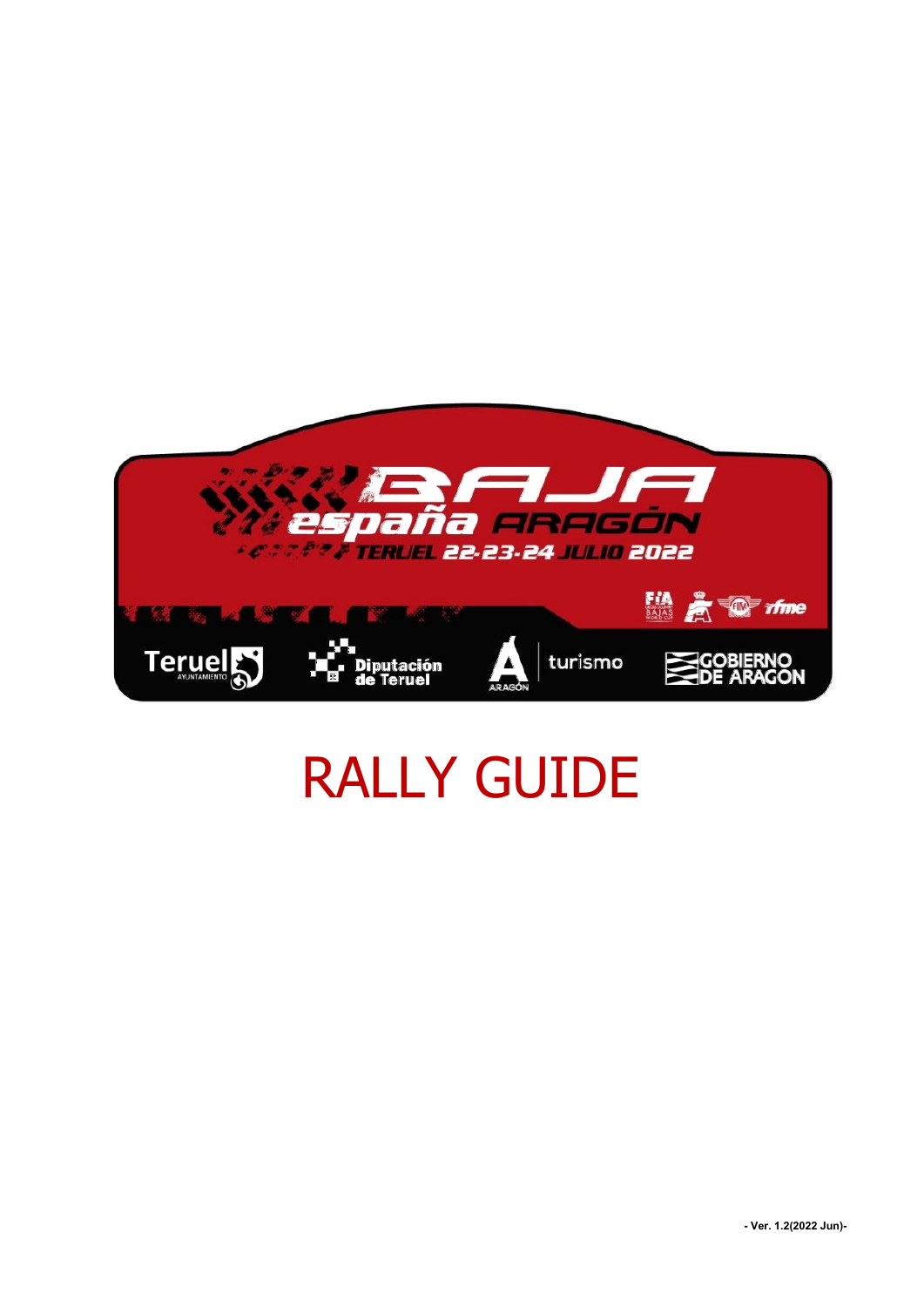## **INDEX**

- Zer

| 1  |  |
|----|--|
| 2  |  |
| 3  |  |
|    |  |
|    |  |
|    |  |
|    |  |
|    |  |
|    |  |
|    |  |
|    |  |
| 4  |  |
|    |  |
|    |  |
|    |  |
|    |  |
|    |  |
|    |  |
|    |  |
|    |  |
| 5  |  |
| 6  |  |
| 7  |  |
| 8  |  |
| 9  |  |
| 10 |  |
| 11 |  |
|    |  |
|    |  |
|    |  |
|    |  |
|    |  |
| 12 |  |
| 13 |  |
|    |  |

ī

The to be the light of the to the the

<mark>ja</mark>aragon.com

**DOM:** 

医头的

**K/S** 

779

Z.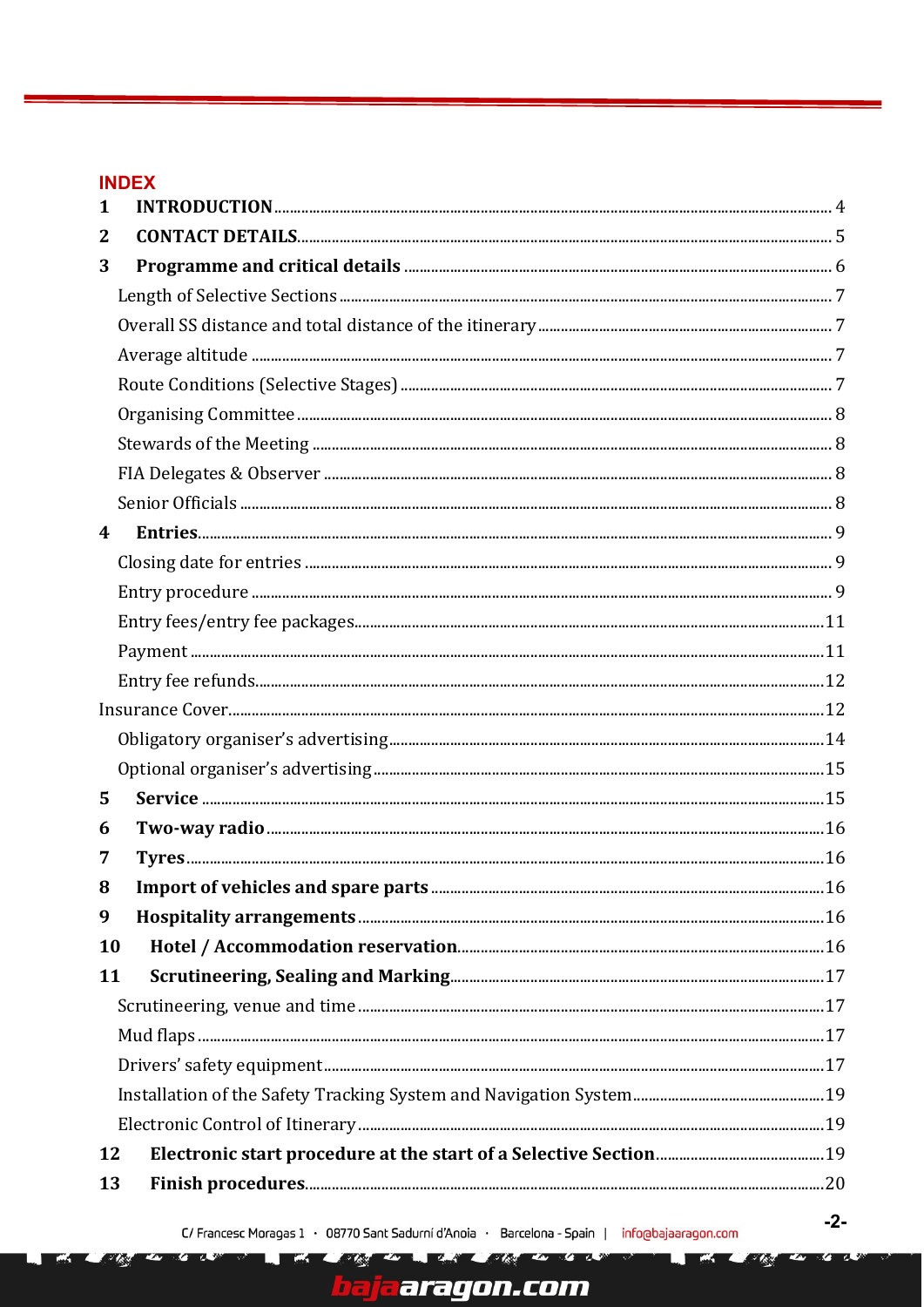| 15 |                                                                                     |  |
|----|-------------------------------------------------------------------------------------|--|
|    |                                                                                     |  |
|    |                                                                                     |  |
|    |                                                                                     |  |
|    |                                                                                     |  |
|    | Appendix V.- Names and photographs of the Competitors Relation officer(s) and their |  |
|    |                                                                                     |  |

۳M

ĥ.

- Isla

and the most of the top the communication

j<mark>a</mark>aragon.com

**Barbara** 

 $-3-$ 

医头的

**K/S** 

779

K

ه ۳۰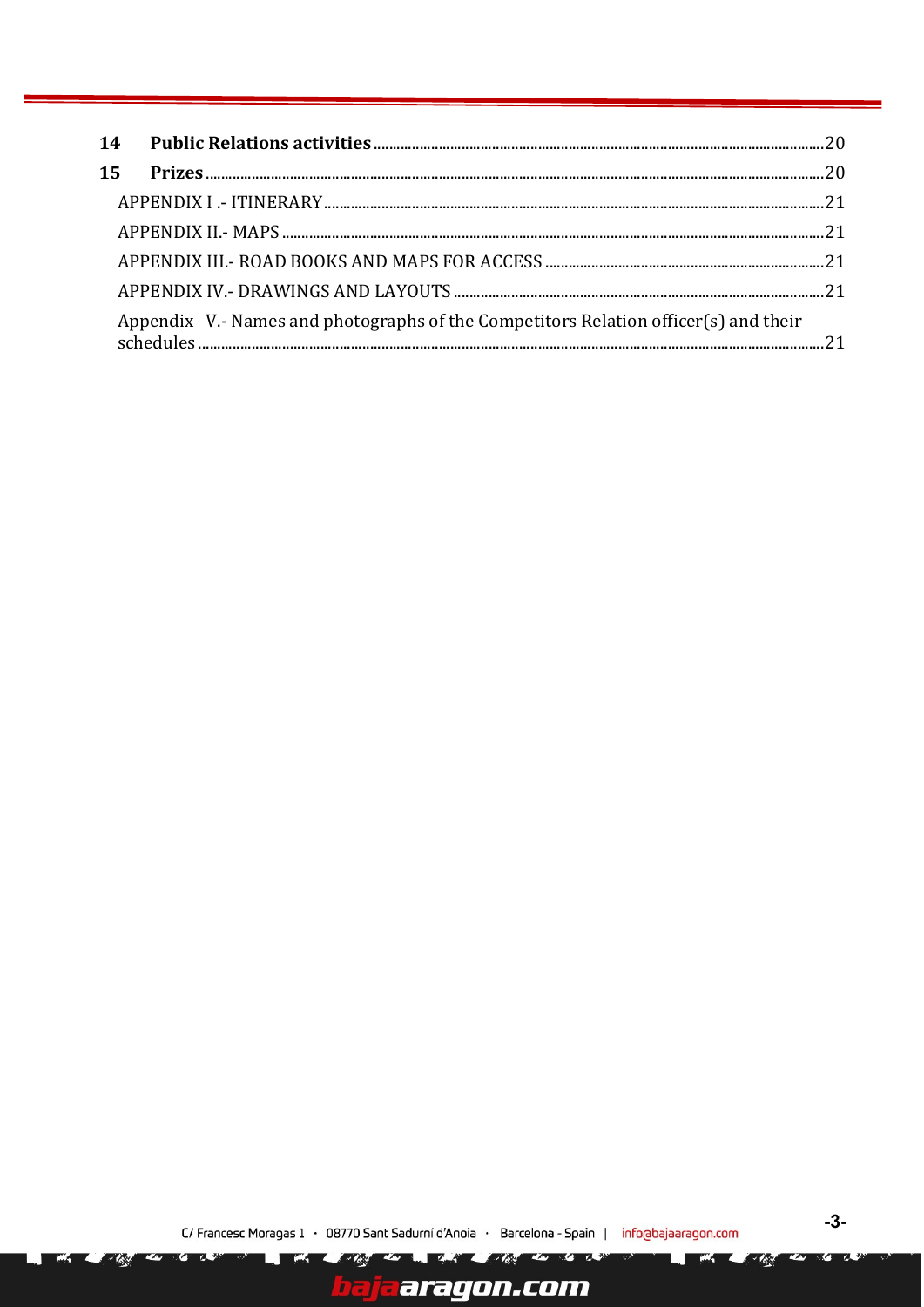# <span id="page-3-0"></span>**1 INTRODUCTION**

## **1.A.- Previous winners**

Z.

| <b>EDICION</b>             | <b>AÑO</b> | <b>VENCEDORES</b>             | <b>VEHÍCULOS</b>           |
|----------------------------|------------|-------------------------------|----------------------------|
| L                          | 1983       | J.J. RATET - S. CHARRIER      | <b>TOYOTA</b>              |
| $\ensuremath{\mathsf{II}}$ | 1984       | R. RAYMONDIS - J. PASTORELLO  | <b>RANGE ROVER</b>         |
| III                        | 1985       | P. LARTIGUE - B. GIROUX       | <b>LADA</b>                |
| IV                         | 1986       | J. DA SILVA - RIGAL           | <b>MITSUBISHI</b>          |
| $\vee$                     | 1987       | J. DA SILVA - RIGAL           | <b>MITSUBISHI</b>          |
| VI                         | 1988       | A. VATANEN - B. BERGLUND      | <b>PEUGEOT</b>             |
| VII                        | 1989       | J. ICKX - C. TARIN            | PEUGEOT                    |
| VIII                       | 1990       | A. VATANEN - B. BERGLUND      | <b>CITROEN</b>             |
| IX                         | 1991       | K. ERIKSSON - S. PARMANDER    | <b>MITSUBISHI</b>          |
| $\mathsf X$                | 1993       | P. LARTIGUE - M. PERIN        | <b>CITROEN</b>             |
| XI                         | 1994       | T. SALONEN - F. GALLAGHER     | <b>CITROEN</b>             |
| XII                        | 1995       | P. LARTIGUE - M. PERIN        | <b>CITROEN</b>             |
| XIII                       | 1996       | A. VATANEN - G. PICARD        | <b>CITROEN</b>             |
| XIV                        | 1997       | P. LARTIGUE - M. PERIN        | <b>CITROEN</b>             |
| XV                         | 1998       | J.L. SCHLESSER - J.D. COMOLLI | SCHLESSER. DSC             |
| XVI                        | 1999       | <b>JOSE MARIA SERVIA</b>      | SCHLESSER. DSC             |
| XVII                       | 2000       | J.L. SCHLESSER - J.D. COMOLLI | <b>SCHLESSER, DSC</b>      |
| XVIII                      | 2001       | J.L. SCHLESSER - J.D. COMOLLI | SCHLESSER. DSC             |
| XIX                        | 2002       | J.L. SCHLESSER - J.D. COMOLLI | SCHLESSER. DSC             |
| XX                         | 2003       | L. ALPHAND - A. DEBRON        | BMW X5                     |
| XXI                        | 2004       | C. SOUSA - H. MAGNE           | <b>MITSUBISHI</b>          |
| XXII                       | 2005       | J. ROMA - H. MAGNE            | <b>MITSUBISHI</b>          |
| XXIII                      | 2006       | J. SYKORA - M. SYKORA         | <b>MITSUBISHI</b>          |
| XIV                        | 2007       | S. PETERHANSEL - J.P. COTTRET | <b>MITSUBISHI</b>          |
| <b>XXV</b>                 | 2008       | N. S. AL-ATTIYAH - T. THÖRNER | BMW X3 CC                  |
| <b>XXVI</b>                | 2009       | J. ROMA - M. PERIN            | BMW X3 CC                  |
| <b>XXVII</b>               | 2010       | S. PETERHANSEL - J.P. COTTRET | BMW X3 CC                  |
| <b>XXVIII</b>              | 2011       | F. CAMPOS - J. BAPTISTA       | BMW X3 CC                  |
| <b>XXIX</b>                | 2012       | S. PETERHANSEL - J.P.COTTRET  | MINI ALL4 Racing           |
| <b>XXX</b>                 | 2013       | N. ROMA - M. PERIN            | MINI ALL4 Racing           |
| <b>XXXI</b>                | 2014       | N. ROMA - M. PERIN            | MINI ALL4 Racing           |
| <b>XXXII</b>               | 2015       | N. ROMA-A. HARO               | MINI ALL4 Racing           |
| <b>XXXIII</b>              | 2016       | N. AL-ATTIYAH - M. BAUMEL     | TOYOTA H. OVERDRIVE        |
| <b>XXXIV</b>               | 2017       | N. AL-ATTIYAH - M. BAUMEL     | TOYOTA H. OVERDRIVE        |
| <b>XXXV</b>                | 2018       | V. VASILYEV - K. ZHILSTOV     | TOYOTA H. OVERDRIVE        |
| <b>XXXVI</b>               | 2019       | O. TERRANOVA - R. GRAUE       | MINI JOHN COOPER W         |
|                            | 2020       | CANCELLED DUE TO COVID - 19   |                            |
| <b>XXXVII</b>              | 2021       | N. AL-ATTIYAH - M. BAUMEL     | <b>TOYOTA H. OVERDRIVE</b> |

C/ Francesc Moragas 1 · 08770 Sant Sadurní d'Anoia · Barcelona - Spain | info@bajaaragon.com

ī

They are my limit to the day of the

aragon.com

**-4-**

Ø ГŻ.

Z.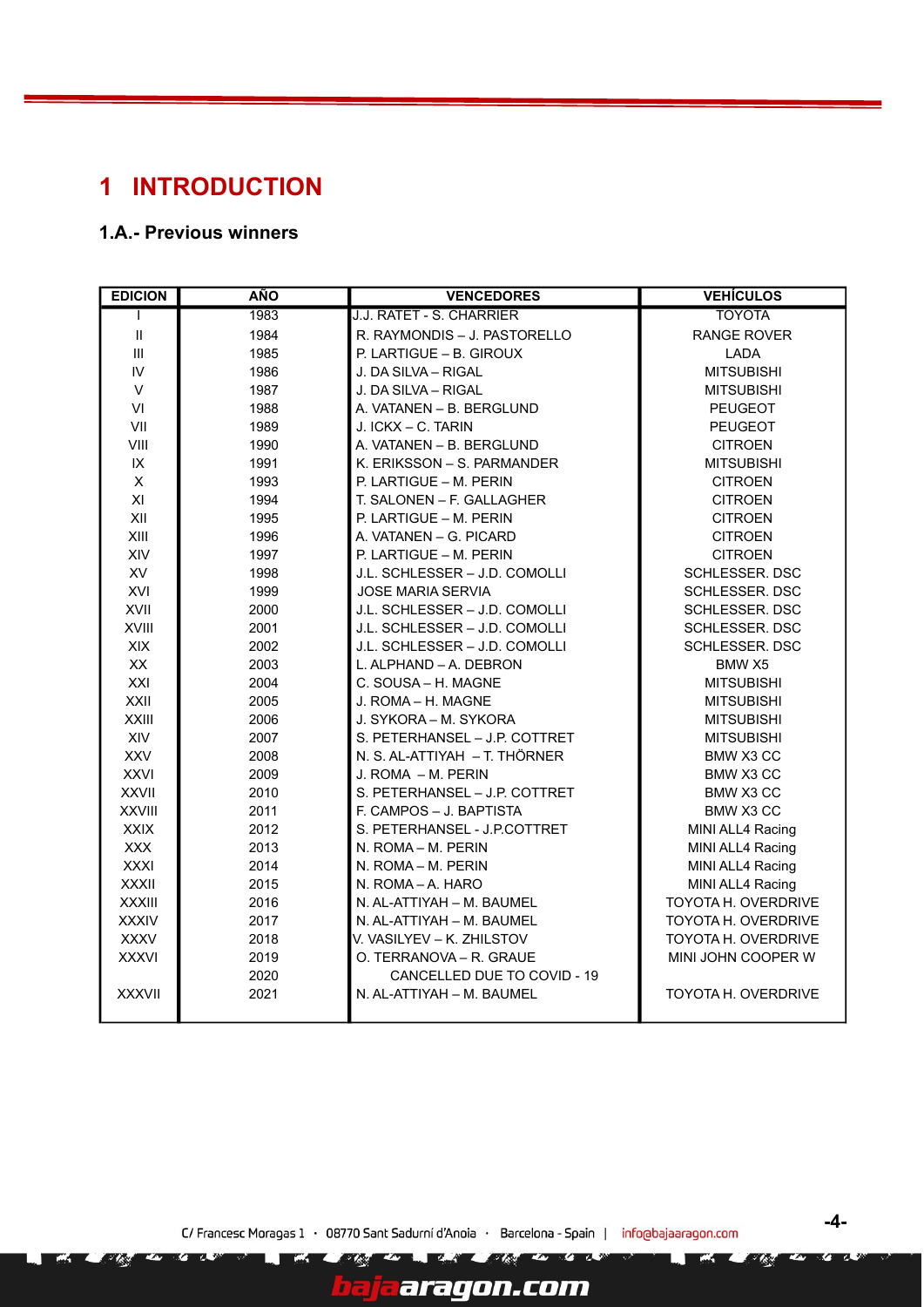# <span id="page-4-0"></span>**2 CONTACT DETAILS**

**2.a) Permanent contact details**

**MOTOR CLUB BAJA – OCTAGON C/ Francesç Moragas, 1 08770 Sant Sadurní d'Anoia**  Tel: +34 93 818 29 00 Fax: +34 93 818 24 20 ; Contact name :Elisabet Sivera e-mail : [info@bajaaragon.com](mailto:info@bajaaragon.com) website: [www.bajaaragon.com](http://www.bajaaragon.com/)

#### **2.b) Rally HQ contact details**

**"Palacio de Exposiciones y Congresos" de Teruel** Ctra. Sagunto – Burgos, s/n 44002 Teruel website: [www.bajaaragon.com](http://www.bajaaragon.com/)

#### **2.c) Media contact details**

Héctor ALONSO e-mail : [halonsofdez81@gmail.com](mailto:halonsofdez81@gmail.com)

7

**ART Ave** 

aragon.com

**TA** 

- 13

**TA**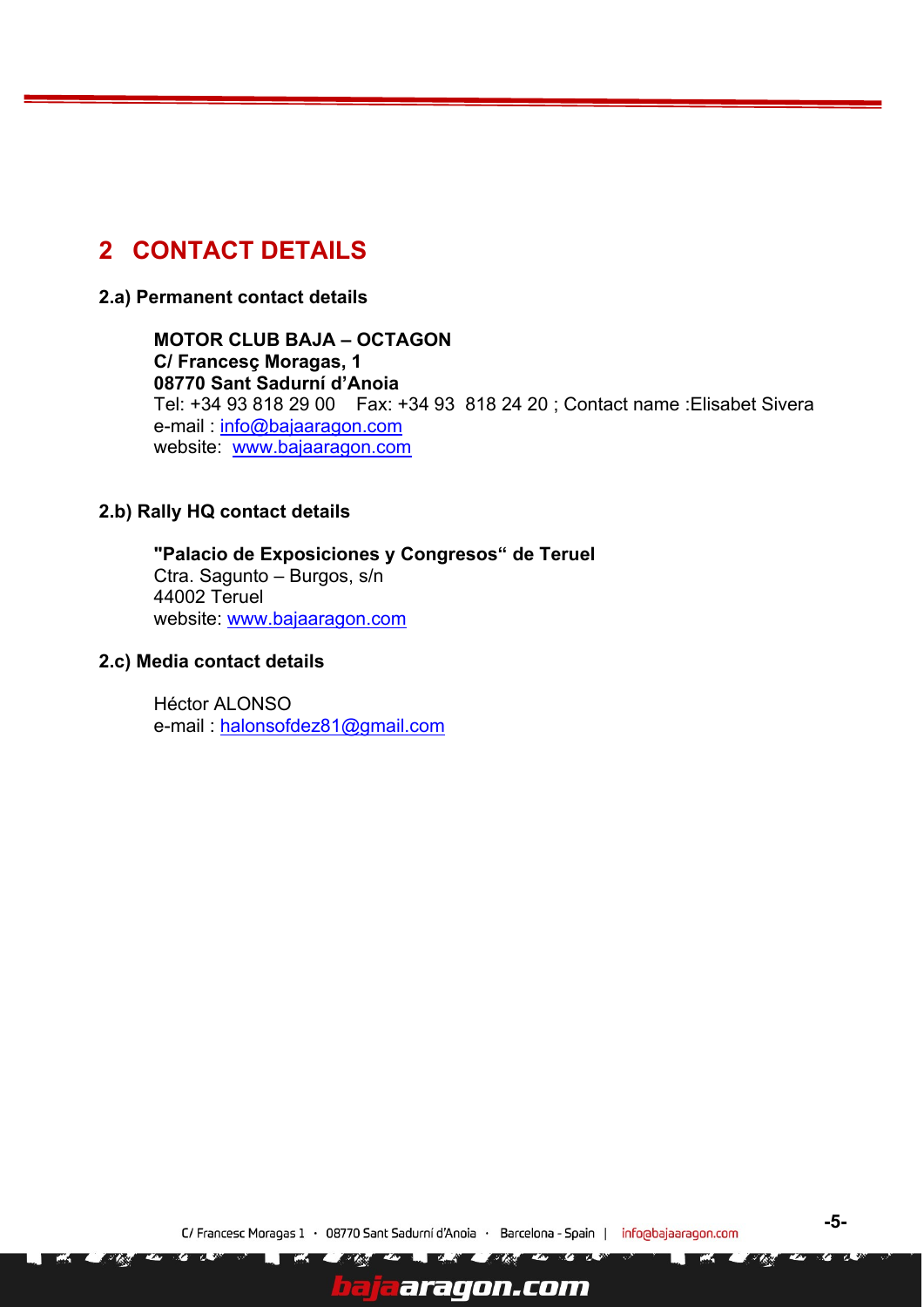# <span id="page-5-0"></span>**3 Programme and critical details**

|                                                                                             | Location:                                         | Date:   | Time:          |
|---------------------------------------------------------------------------------------------|---------------------------------------------------|---------|----------------|
| Publishing of the supplementary regulations                                                 | <b>WEBSITE: www.bajaaragon.com</b>                | 1/6/22  | 9:00           |
| <b>Entries open</b>                                                                         | <b>Permanent Office</b>                           | 7/5/22  | 20:00          |
| <b>Issuing of Rally Guide</b>                                                               | <b>WEBSITE: www.bajaaragon.com</b>                | 7/5/22  | 20:00          |
| Closure date of entries at reduced fees                                                     | <b>Permanent Office</b>                           | 24/6/22 | 20:00          |
| <b>Closure date of entries</b>                                                              | <b>Permanent Office</b>                           | 11/7/22 | 20:00          |
| <b>Publication date of entry list</b>                                                       | Internet (DNB)                                    | 15/7/22 | 20:00          |
| <b>Publication of Schedule for Admin. Checks and Scrutineering</b>                          | Internet (DNB)                                    | 15/7/22 | 20:00          |
|                                                                                             | THURSDAY, 21TH JULY 2022 // JUEVES, 21 JULIO 2022 |         |                |
| <b>Collection of material and documents</b>                                                 | Rally H.Q. - Teruel                               | 21/7/21 | 15:00 - 19:00  |
| Collection of rally safety tracking system                                                  | Rally H.Q. - Teruel                               | 21/7/21 | 15:00 - 19:00  |
| Administrative checks (as per schedule published on July 15th) Rally H.Q. - Teruel          |                                                   | 21/7/21 | 15:00 - 19:00  |
| Scrutineering - sealing & marking of components (as per<br>schedule published on July 15th) | Rally H.Q. - Scrutineering Hall                   | 21/7/21 | 15:30 - 20:00  |
| FRIDAY, 22TH JULY 2022 // VIERNES, 22 JULIO 2022                                            |                                                   |         |                |
| <b>Opening Rally Office</b>                                                                 | Rally H.Q. - Teruel                               | 22/7/22 | 7:00           |
| <b>Collection of material and documents</b>                                                 | Rally H.Q. - Teruel                               | 22/7/22 | 7:00: - 21:00  |
| Collection of rally safety tracking system                                                  | Rally H.Q. - Teruel                               | 22/7/22 | 7:00: - 21:00  |
| Administrative checks (as per schedule published on July 16th)                              | Rally H.Q. - Teruel                               | 22/7/22 | 8:00: - 21:00  |
| Scrutineering - sealing & marking of components (as per<br>schedule published on July 16th) | Rally H.Q. - Scrutineering Hall                   | 22/7/22 | 9:00: 21:30    |
| Opening of media centre                                                                     | Rally H.Q. - Media Center - Teruel                | 22/7/22 | $9:00: -21:00$ |
| <b>Pre Rally Press Conference</b>                                                           | Rally H.Q. - Media Center - Teruel                | 22/7/22 | 20:00          |
| Team managers and/or Drivers' briefing                                                      | <b>DNB</b>                                        | 22/7/22 | 20:00 (DNB)    |
| Publication of list of cars eligible to start                                               | <b>DNB</b>                                        | 22/7/22 | 23:00          |
| Publication of start list for Leg 1                                                         | <b>DNB</b>                                        | 22/7/22 | 23:00          |

 $\mathbf{z}$ 

aaragon.com

P₹

**COM** 

**TA** 

 $\sim$   $\sim$   $\sim$ 

 $\sim$   $\sqrt{2}$ 

ī

K.

**TA** 

**-6-**

Ø ГŻ.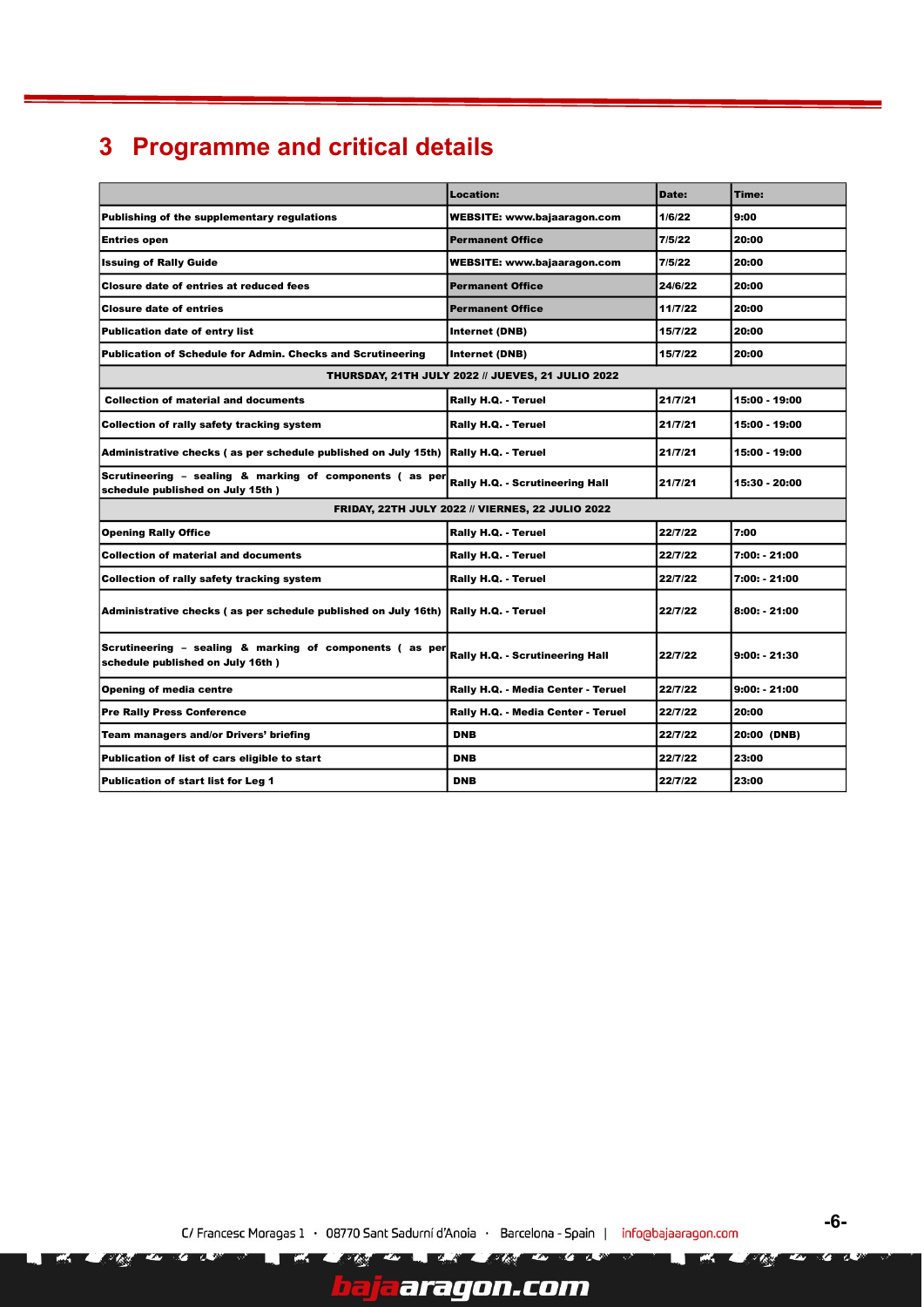| SATURDAY, 23TH JULY 2022 // SÁBADO, 23 JULIO 2022           |                                                  |         |                                                                                |
|-------------------------------------------------------------|--------------------------------------------------|---------|--------------------------------------------------------------------------------|
| <b>Opening Rally Office</b>                                 | Rally H.Q. - Teruel                              | 23/7/22 | 5:30                                                                           |
| Re-scrutineering for car which did not pass                 | Rally H.Q. - Teruel                              | 23/7/22 | 5:30                                                                           |
| <b>Issue of Road Book Leg 1</b>                             | TC 0 - Teruel SP                                 | 23/7/22 | Acc. art. 14.2.4 SR                                                            |
| Start of the Rally - Leg 1, Section 1 (TC0)                 | TC 0 - Teruel SP                                 | 23/7/22 | 6:30                                                                           |
| Finish of Section 1 (estimated time of 1 <sup>st</sup> car) | Service Park - Teruel                            | 23/7/22 | 17:13                                                                          |
| <b>Publication of start list for Leg 2</b>                  | <b>DNB</b>                                       | 23/7/22 | 20:00                                                                          |
| Re-scrutineering, cars to re-start after retirement         | Rally H.Q. - Teruel                              | 23/7/22 | 21:00                                                                          |
|                                                             | SUNDAY, 24TH JULY 2022 // DOMINGO, 24 JULIO 2022 |         |                                                                                |
| <b>Opening Rally Office</b>                                 | Rally H.Q. - Teruel                              | 24/7/22 | 6:00                                                                           |
| Re-scrutineering, cars to re-start after retirement         | Rally H.Q. - Teruel                              | 24/7/22 | 7:30                                                                           |
| <b>Issue of Road Book Leg 2</b>                             | TC 2                                             | 24/7/22 | Acc. art. 14.2.4 SR                                                            |
| Start Leg 2                                                 | TC <sub>2</sub>                                  | 24/7/22 | 8:50                                                                           |
| Finish of Leg 2 (estimated time of 1 <sup>st</sup> car)     | <b>Service Park - Teruel</b>                     | 24/7/22 | 14:44                                                                          |
| Podiums Ceremony / Prize-giving                             | Podium                                           | 24/7/22 | 15:30                                                                          |
| <b>Post-rally Press Conference</b>                          | <b>Press Set Podium</b>                          | 24/7/22 | 15:30                                                                          |
| <b>Final scrutineering</b>                                  |                                                  | 24/7/22 | Immediate after                                                                |
| (following the marshals' instructions)                      |                                                  | 24/7/22 | arrival in the finish                                                          |
| <b>Publication of Provisional Classification</b>            | <b>DNB</b>                                       | 24/7/22 | 19:00                                                                          |
| <b>Publication of Final Classification</b>                  | <b>DNB</b>                                       | 24/7/22 | <b>After the Stewards</b><br>have declared the<br><b>Classification final.</b> |
| <b>Prize giving ceremony</b>                                | Rally H.Q. - Teruel                              | 24/7/22 | 19:00                                                                          |

#### <span id="page-6-0"></span>**Length of Selective Sections**

| Leg 1:    | 435,00 | km. |
|-----------|--------|-----|
| Leg $2$ : | 230,00 | km  |

## <span id="page-6-1"></span>**Overall SS distance and total distance of the itinerary**

| Number of Legs                              | 2         |    |
|---------------------------------------------|-----------|----|
| <b>Number of Sections</b>                   | 2         |    |
| <b>Number of Selective Sections</b>         | 3         |    |
| Total distance of the itinerary             | 944,00 km |    |
| <b>Overall length of Selective Sections</b> | 665,00    | km |
|                                             |           |    |

## <span id="page-6-2"></span>**Average altitude**

The average altitude of the event is **1.162 m** above sea level

T.

ī

r Av

#### <span id="page-6-3"></span>**Route Conditions (Selective Stages)**

| Gravel/dirt tracks | 100 % |
|--------------------|-------|
| Open dessert       | $0\%$ |
| <b>Dunes</b>       | $0\%$ |

 $\mathbf{z}$ **COLLEGE** 

aragon.com

**EXT** 

**ZL 22** 

**-7-**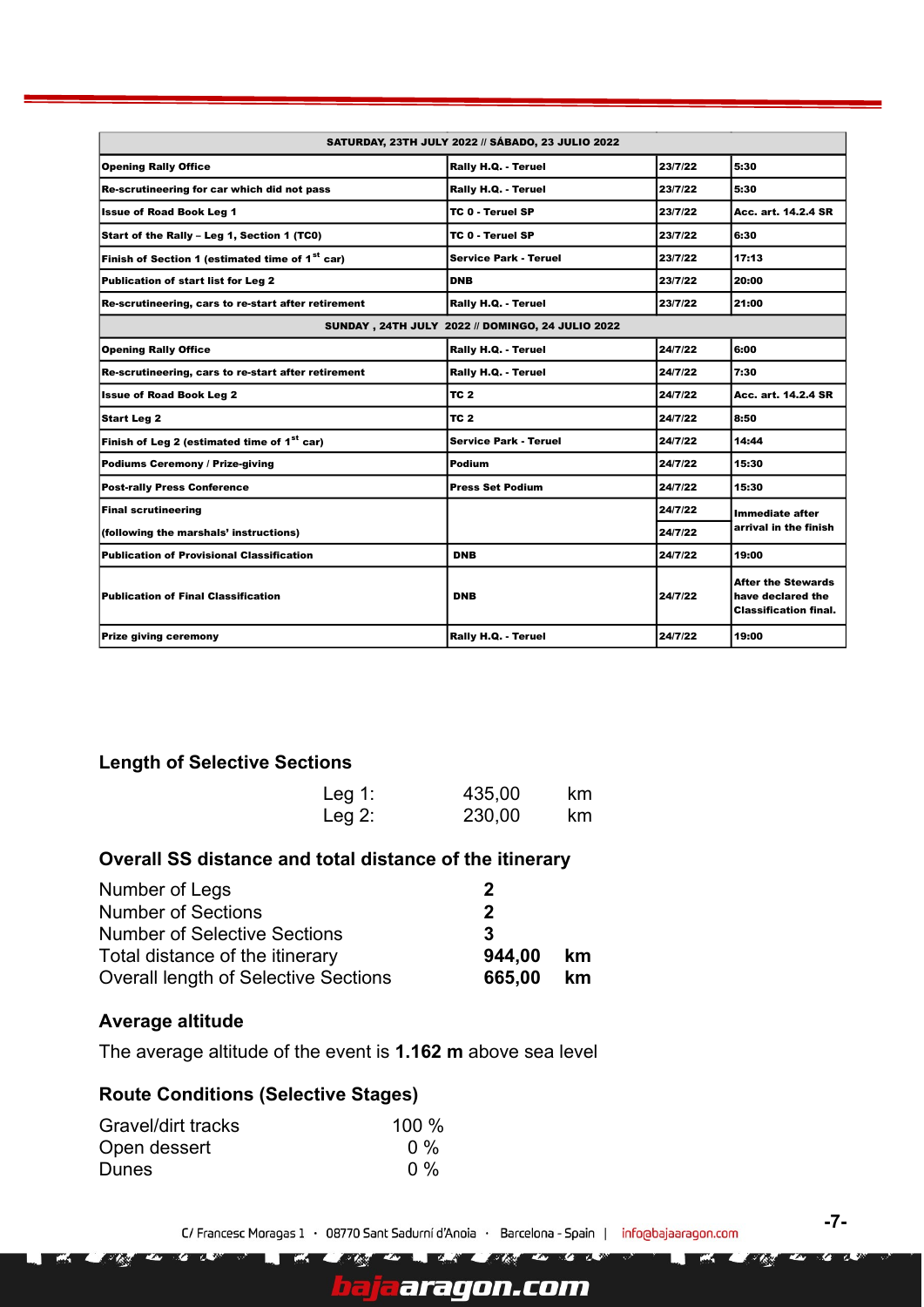According article 6.6 of 2022 FIA CCR SR, this event is a **Safety Type B**.

## <span id="page-7-0"></span>**Organising Committee**

| Organising | <b>Xavier BARTROLI</b> |
|------------|------------------------|
|            | <b>Aitor JIMENEZ</b>   |
|            | <b>Manuel VIDAL</b>    |
|            | Luis MOLINA            |
|            | Jordi MAS              |
|            |                        |

## <span id="page-7-1"></span>**Stewards of the Meeting**

|                                     | <b>Name</b>           |
|-------------------------------------|-----------------------|
| Stewards of the Meeting (Chairman): | Wilhelm SINGER (AUT)  |
| 2 <sup>nd</sup> FIA Steward         | Miha LEVEC (SVN)      |
| <b>ASN Steward</b>                  | Virginia GÓMEZ (ESP)  |
| <b>Steward's Secretary</b>          | <b>Sonia MARTINEZ</b> |

## <span id="page-7-2"></span>**FIA Delegates & Observer**

|                                       | <b>Name</b>                     |
|---------------------------------------|---------------------------------|
| <b>FIA Observer</b>                   | <b>Wolfgang GASTORFER (DEU)</b> |
| <b>FIA Technical Delegate</b>         | Christophe VELY (FIA)           |
| Assistant to the FIA Technical Deleg. | Mohand ABDELMOULA (FIA)         |
| Assistant to the FIA Technical Deleg. | Kevin RINGOT (FIA)              |

#### <span id="page-7-3"></span>**Senior Officials**

|                                 | <b>Name</b>             |
|---------------------------------|-------------------------|
| Event Director:                 |                         |
| <b>Clerk of the Course:</b>     | <b>Manuel VIDAL</b>     |
| Deputy Clerk of the Course:     | Ricardo SÁNCHEZ LAMAS   |
| Deputy CoC and Safety Officers  | Miguel HIDALGO          |
|                                 | David RODRIGUEZ ARRIBAS |
|                                 | Luis GONZÁLEZ           |
| Secretary of the Event:         | José Antonio CARRILLO   |
| <b>Assistant Secretary:</b>     | <b>Lourdes LORENTE</b>  |
| <b>Assistant Secretary:</b>     | Sonia MARTINEZ          |
| <b>Chief Safety Officer:</b>    | Jordi MAS               |
| Deputy Chief Safety Officer:    | <b>Javier VICENTE</b>   |
| Scrutineers (Chief Scrutineer): | José M. ESTEBAN         |
| Scrutineer                      | <b>Daniel ESCUDEROS</b> |
|                                 | Roberto PALACIOS        |
|                                 | Javier OTIN             |
|                                 | <b>Manuel BAIGORRI</b>  |
|                                 | <b>José A.RAMIREZ</b>   |
|                                 | Jorge OTIN              |

 $\mathcal{F}$  /  $\mathcal{F}$ 

aragon.com

**EXT** 

**12.** 24

**DS** 

ī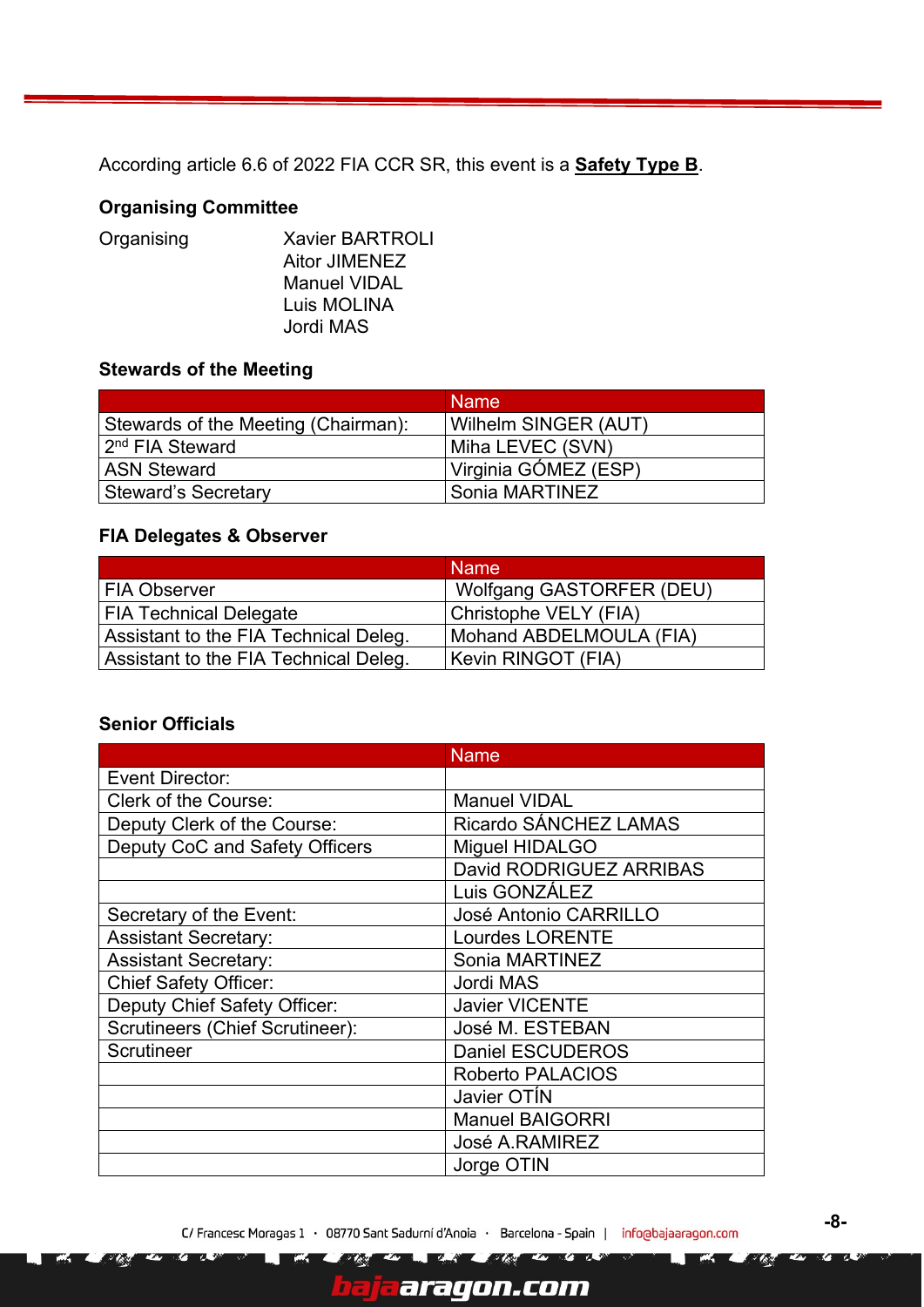|                                       | Sergio NIETO                 |
|---------------------------------------|------------------------------|
|                                       | Guillermo NÚÑEZ              |
|                                       | <b>Manuel Jesús TORRES</b>   |
|                                       | <b>José Manuel CABRERA</b>   |
| Chief Medical Officer (CMO):          | Dr. Xavier R. VERA HERNÁNDEZ |
| Timekeeping:                          | <b>Germán MORALES</b>        |
| Competitors' Relations Officer (CRO): | <b>Arielle TRAMONT</b>       |
|                                       | <b>Cesar ABRALDES</b>        |
| Service and Park Ferme Chief Officer: | Sebastian MARTINEZ MUÑOZ     |
| <b>Chief Timekeeper</b>               | M <sup>a</sup> Jesus GAMAZO  |
| <b>Assistant Timekeeper:</b>          | Elena VILLAZON               |
| Press Officer:                        | <b>Hector ALONSO</b>         |
| <b>Environmental Officer:</b>         |                              |

Rally HQ in operation: from *July, 21th at 11:00 h* to *July 24th at 23:00*  Service parc in operation: from *July, 21th at 11:00 h* to *July 24th at 23:00* 

| Official Notice Board (NB): | N.A.             |
|-----------------------------|------------------|
| Digital Notice Board (DNB): | ["Sportity App"] |

#### **Official Notice Board:**

There will be no physical Official Notice Board at the Rally HQ at Palacio de Exposiciones y Congresos de Teruel.

The Digital Notice Board is the "Sportity" Application on mobile phones and tablets (Password: **BAJAARAGON22\_FIA**).

The Sportity App can be downloaded from Google Play or AppStore. Download from AppStore: [https://apps.apple.com/ee/app/sportity/id1344934434.](https://apps.apple.com/ee/app/sportity/id1344934434) Download from Google Play: <https://play.google.com/store/apps/details?id=com.sportity.app>

"Push" notifications show any new document that is posted on the Digital Notice Board.

# <span id="page-8-0"></span>**4 Entries**

#### <span id="page-8-1"></span>**Closing date for entries**

See programme in chronological order (SR Art. 3) and FIA CCRSR Art. 17

#### <span id="page-8-2"></span>**Entry procedure**

Entries must be submitted in accordance with the FIA CCRSR Art. 16 – Art. 18. See also FIA International Sporting Code Art. 3.8 – Art. 3.14

An electronic entry application (Internet) will be accepted on the organisers' website: [www.bajaaragon.com.](http://www.bajaaragon.com/)

If the application is sent by fax, by email **or** made electronically, the original duly signed entry form must reach the organisers within 7 days following the close of entries.

araqon.com

C/ Francesc Moragas 1 · 08770 Sant Sadurní d'Anoia · Barcelona - Spain | inforabajaaragon.com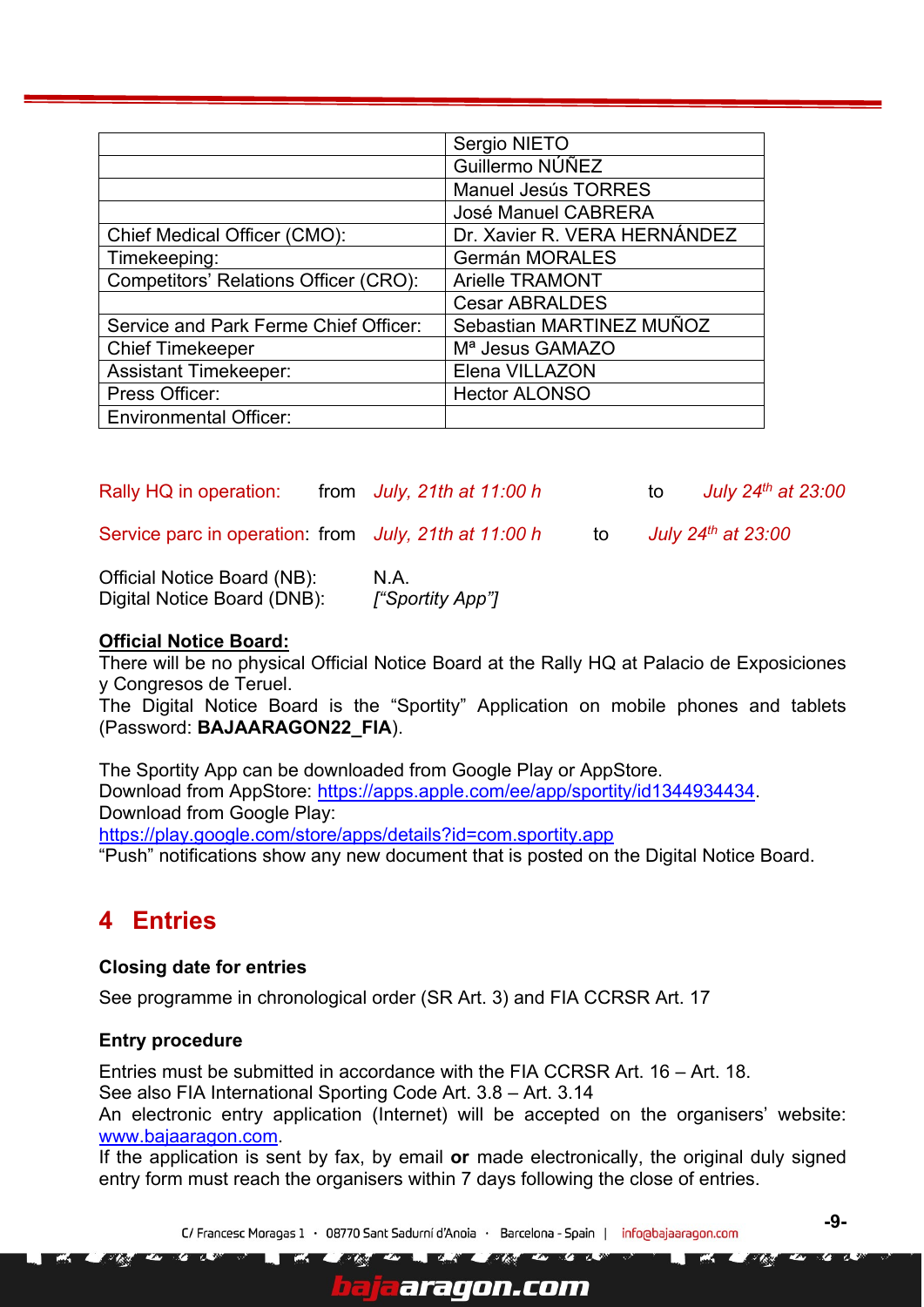Mailing address for entry form:

| Name:   | MOTOR CLUB BAJA - OCTAGON ESEDOS, S.L. |
|---------|----------------------------------------|
| Street: | C/ Francesc Moragas, 1                 |
| Post    | 08770 Sant Sadurni d'Anoia             |
| Fax:    | + 34 93 818 24 20                      |
| E-mail: | info@bajaaragon.com                    |

An entry application (also made electronically) will be accepted only if accompanied by the total entry fees. The entry fee must be credited in full to the organiser's bank account:

| Account holder   | <b>OCTAGON ESEDOS, S.L.</b>   |
|------------------|-------------------------------|
| Bank             | <b>CAIXABANK</b>              |
| IBAN             | ES06 2100 4904 4313 0005 4555 |
| BIC – SWIFT CODE | <b>CAIXESBBXXX</b>            |

#### **Applications for entry will not be accepted unless accompanied by:**

- $\checkmark$  Entry fees (copy of bank transfer).
- $\checkmark$  Copy of Entrant and Drivers ASN licences, as well as passports or national identification.
- $\checkmark$  ASN authorisation, for all foreign competitors and/or drivers
- $\checkmark$  Copy of drivers driving licences.
- ✓ **Number of FIA Technical Passport** (TT-XX-XXX Art. 2.12 and Art. 8.3 and art. 8.4 of 2022 FIA CCR SR)
- ✓ **In T2 entries, the number of FIA Homologation Form** (Art. 281.2.1.9 and Art. 284.2 of Appendix J of ISC)
- $\checkmark$  Certificate of vehicle ownership or written authorisation from the owner.
- $\checkmark$  If the application form is sent by fax or electronically, the original one must be in the hands of the organiser not later than 1 week after the closing date for entries.

#### **Eligible cars**

- **Group T1:** Prototype Cross-Country Cars, complying with Appendix J Article 285.
- **Group T2:** Series Production Cross-Country Cars, complying with Appendix J Article 284. Vehicles must also comply with Appendix IV of FIA CCRSR.
- **Group T3:** Lightweight Prototype Cross-Country Vehicles, complying with Appendix J Art. 286.
- **Group T4:** Modified Production Cross-Country Side-by-Side Vehicles, complying with Appendix J Article 286A**.**

araqon.com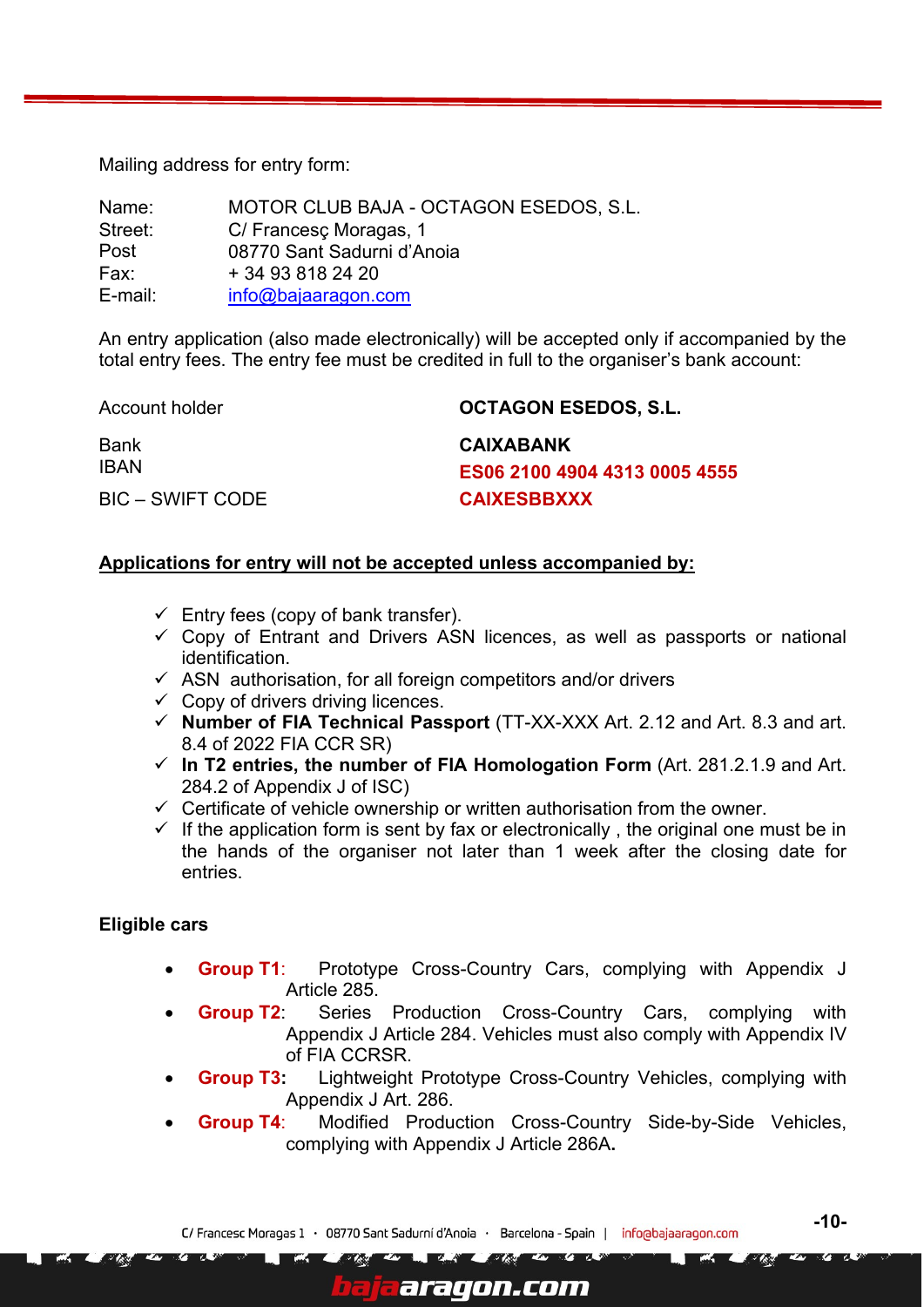#### **Groups/Classes of vehicles**

| <b>Group</b>   | <b>Class</b> | <b>Vehicle</b>                                                             |  |
|----------------|--------------|----------------------------------------------------------------------------|--|
|                | T1.1         | <b>T1 4x4 Petrol and Diesel</b>                                            |  |
| T <sub>1</sub> | T1.2         | <b>T1 4x2 Petrol and Diesel</b>                                            |  |
| T <sub>2</sub> |              | Series Production Cross-Country Cars - Petrol and<br><b>Diesel</b>         |  |
| T3             |              | Lightweight Prototype Cross-Country Vehicles                               |  |
| <b>T4</b>      |              | Cross-Country<br>Side-by-Side<br>Modified<br>Production<br><b>Vehicles</b> |  |

See also FIA CCRSR Art. 8 for additional provisions.

Only above listed cars are eligible to score points in the FIA World Cup for Cross-Country Bajas.

#### <span id="page-10-0"></span>**Entry fees/entry fee packages**

With organiser's optional advertising (see also FIA CCRSR Art. 20)

| <b>EUR</b> 3.095 euro | up to entry closing date with reduced entry fee |
|-----------------------|-------------------------------------------------|
| <b>EUR</b> 3.550 euro | up to entry closing date                        |

Without organiser's optional advertising: (see also FIA RRSR Art. 20)

|  | <b>EUR</b> 4.952 euro | up to entry closing date with reduced entry fee |  |
|--|-----------------------|-------------------------------------------------|--|
|--|-----------------------|-------------------------------------------------|--|

|  | <b>EUR</b> 5.680 euro | up to entry closing date |
|--|-----------------------|--------------------------|
|--|-----------------------|--------------------------|

Additional fees:

| EUR 395 euro | Additional set of service documents<br>1 set of service documents being included with the entry<br>package |
|--------------|------------------------------------------------------------------------------------------------------------|
| EUR [Price]  | Team entry N.A.                                                                                            |

**The Taxes (21% VAT) and compulsory safety equipment (GPS Tracking and alarm "Vehicle to vehicle") is INCLUDED in the Entry Fees.**

#### <span id="page-10-1"></span>**Payment**

Any entry not accompanied by the entry fee shall be, according to Art. 3.9.3 of FIA International Sporting Code, null and void. The entry fee shall be paid by cheque attached to the entry form or by bank transfer to the account indicated below (in the latter case, adequate proof of payment must be attached to the entry form):

Organiser's bank details:

C/ Francesc Moragas 1 · 08770 Sant Sadurní d'Anoia · Barcelona - Spain | info@bajaaragon.com

aragon.com

**-11-**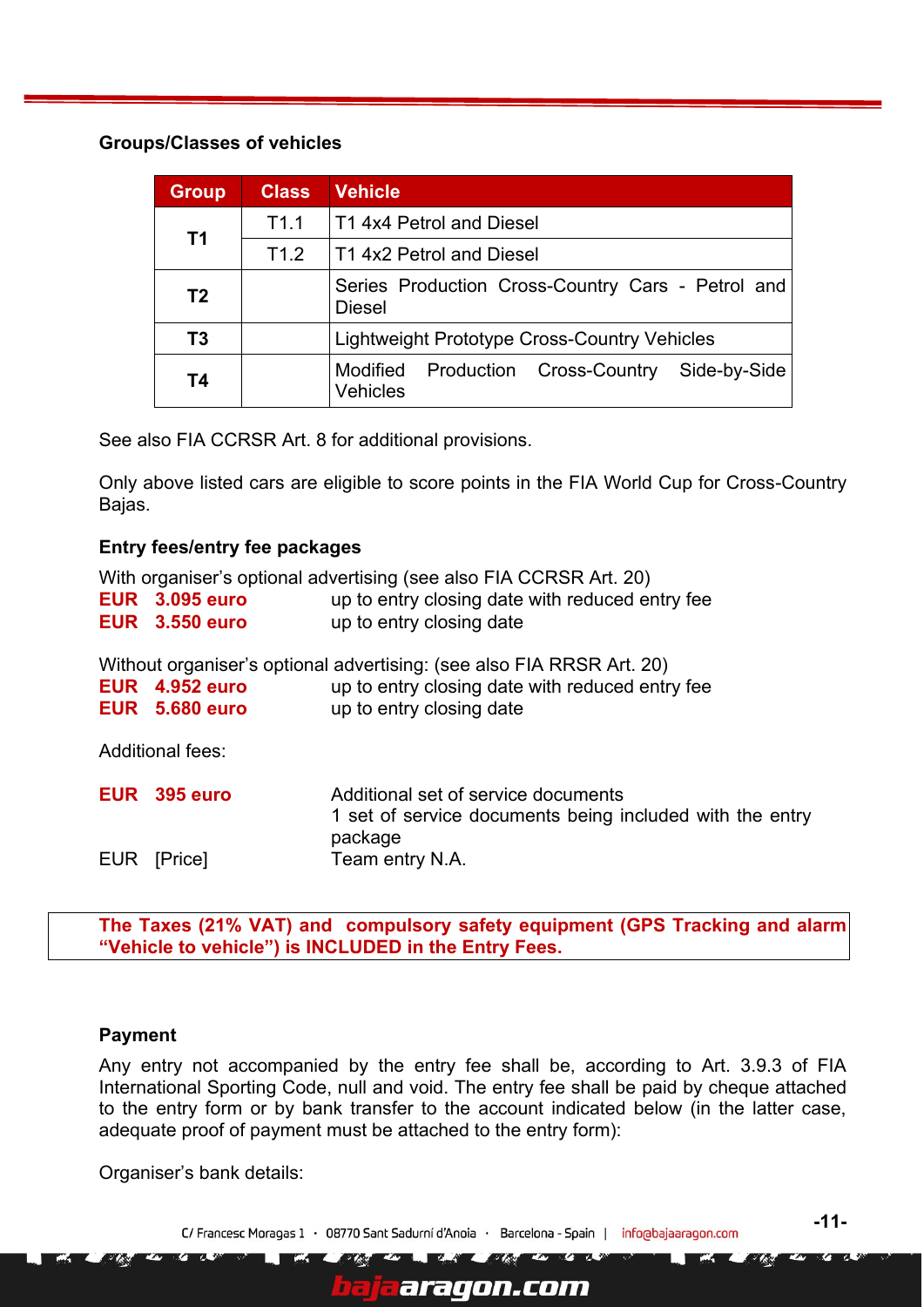Bank **CAIXABANK** 

Account holder **COLLAGON ESEDOS, S.L.** 

IBAN **ES06 2100 4904 4313 0005 4555** BIC – SWIFT CODE **CAIXESBBXXX** 

## <span id="page-11-0"></span>**Entry fee refunds**

The entry fee shall be refunded in full

- if the event does not take place
- to teams whose entry application is rejected

The organizer may partially refund entry fees, if a competitor cannot take part in the event due to a duly proved case of force majeure.

#### <span id="page-11-1"></span>**Insurance Cover**

The entry fee includes the insurance Premium for the following risks:

- Compulsory to third parties liability under current Spanish regulations (Law 21/2007 of July 11).

- The payment of those sums for which participants may become civilly liable as a result of accidents or fires caused by vehicles taking part in the event, up to a maximum of 70.000.000  $\epsilon$  per accident for personal injures and 15.000.000  $\epsilon$  for material damages.

In the event of an accident, the entrant, or its representative, must give written notification to the Clerk of the Course or the Secretary as soon as possible and within a maximum of 24 hours.

This statement should set out the circumstances of the accident, damages, names and details of injured involved (if appropriate), as well as the names and addresses of witnesses.

Competitors are reminded that only damage caused by the organizers and named drivers are covered by the Organization's insurance policy.

Irrespective of this Third Party insurance, entrants and drivers are free to take out the policies they deem fit on their own account and at their own discretion.

Service vehicles, including those displaying the plates supplied by the Organization, shall under no circumstances be deemed participating vehicles. They are therefore not covered by the Organization's insurance policy and responsibility for them lies solely with their owners.

In case of accident, competitors and drivers exempt the event organizers from any liability and waive any right to bring claims against them.

The insurance cover will come into effect from the administrative checking and scrutineering for the Event and end upon the expiry of one of the following time limits, whichever is the later:

• time limit for protests or appeals or the end of any hearing by the Stewards;

araqon.com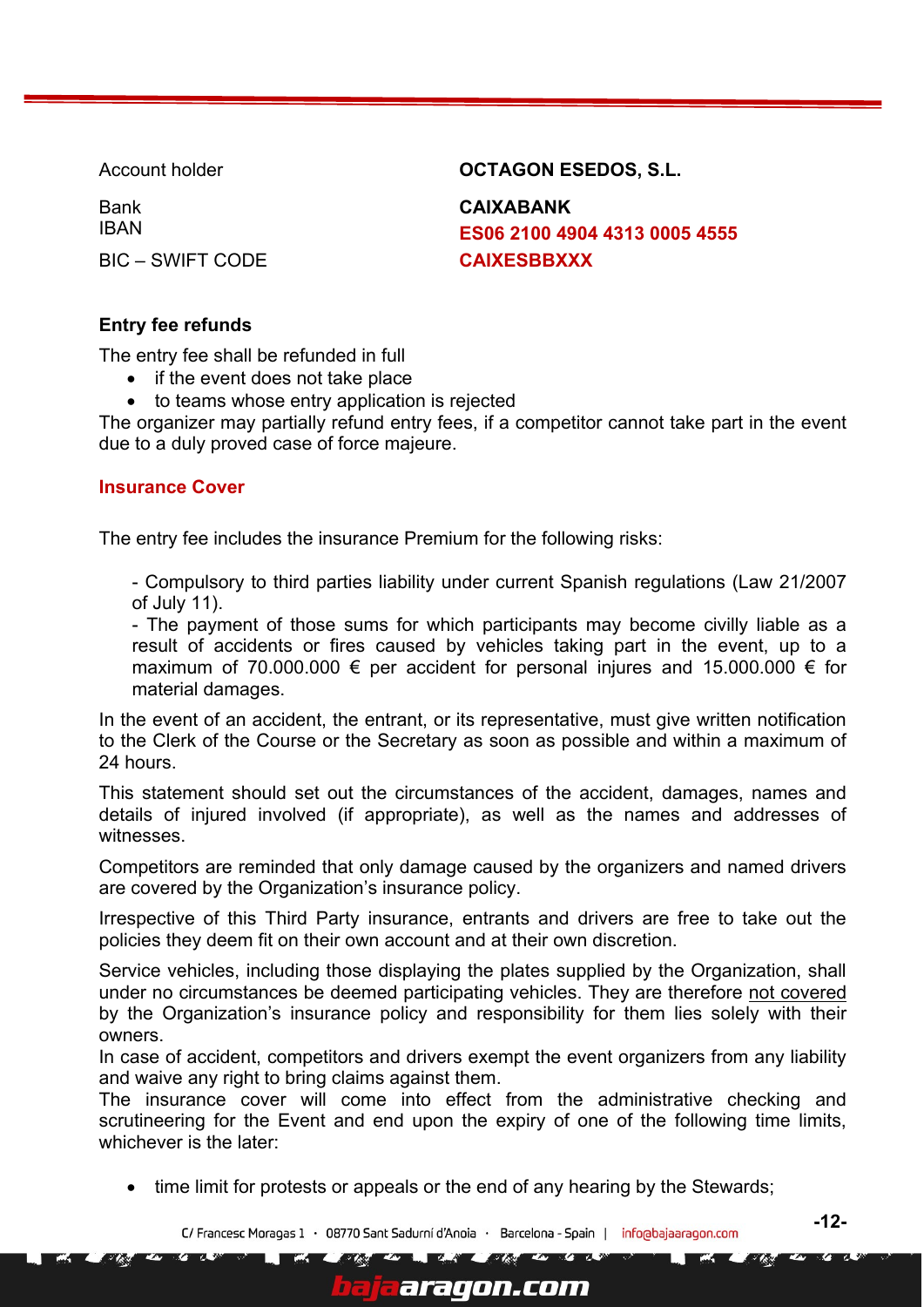- end of the administrative checking and post-event scrutineering;
- end of the prize-giving.

Insurance Company: **Zurich Insurance**

Address: Vía Augusta, 200. - 08021 BARCELONA Contact Name - RFE de A.: D. Daniel CALVO Phone: +34 91 729 94 30 / Fax: +34 91 357 02 03 e-mail: [rfeda@rfeda.es](mailto:rfeda@rfeda.es) ; [daniel.calvo@rfeda.es](mailto:Daniel.calvo@rfeda.es) Number of insurance policy: **96.119.524**

o Ze

aragon.com

**TA** 

- 13

r Av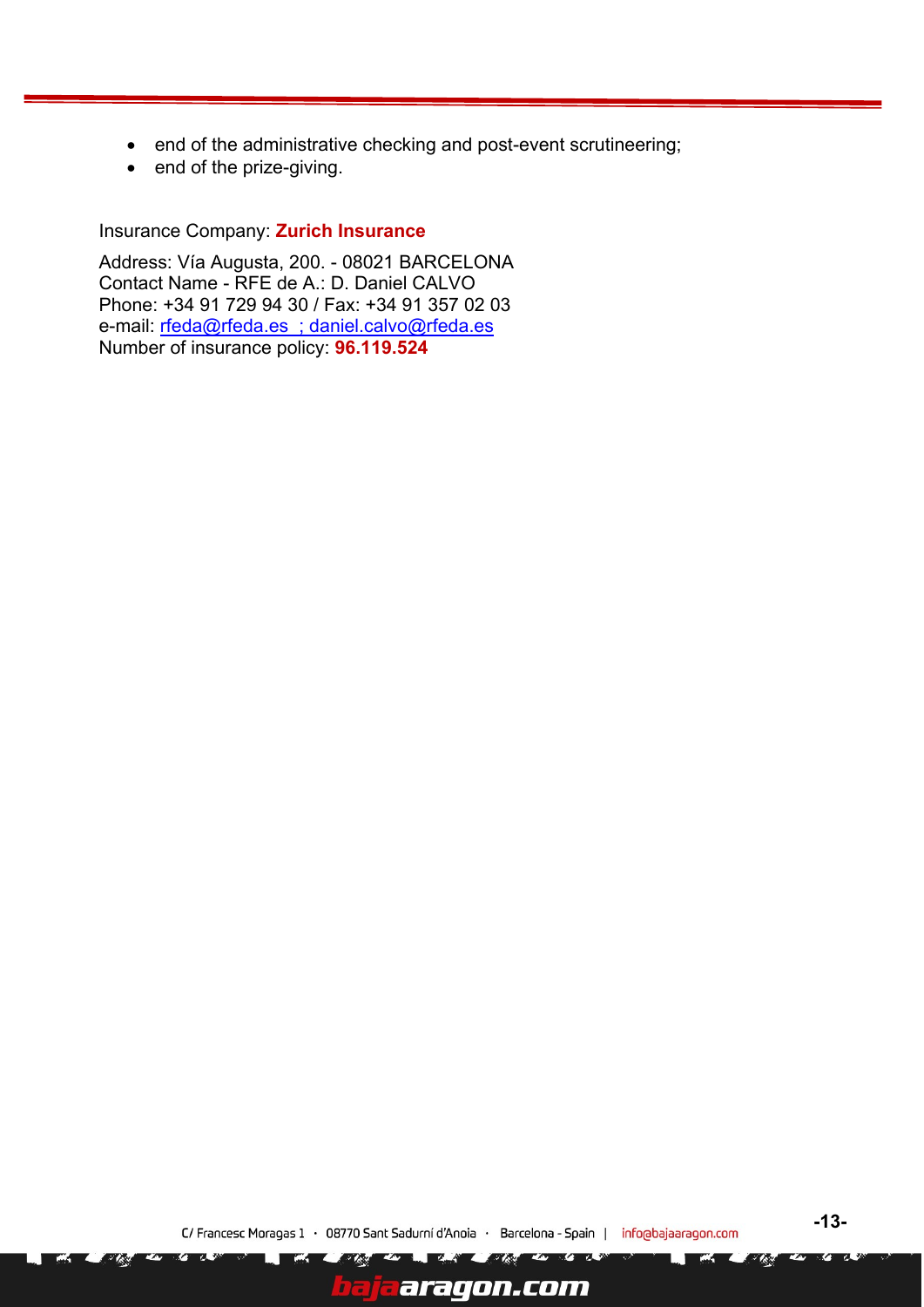#### <span id="page-13-0"></span>**Obligatory organiser's advertising**

Rally plate: 43 cm. x 21.5 cm. *[Teruel, Diputación de Teruel, Gobierno de Aragón]*





Competition number size: 67 x 17 cm *[Gobierno de Aragón]*

The organiser will provide each crew with the number identification (67x17cm), which must be affixed to their car in the stated positions prior to scrutineering. Each panel shall be placed horizontally at the leading edge of each front door, with the number at the front. The top of the plate shall be between 7 cm and 10 cm below the lower limit of the window. **It is not allowed to cut the panel.**



Roof Panel : 50 x 52 cm

araqon.com

**-14-**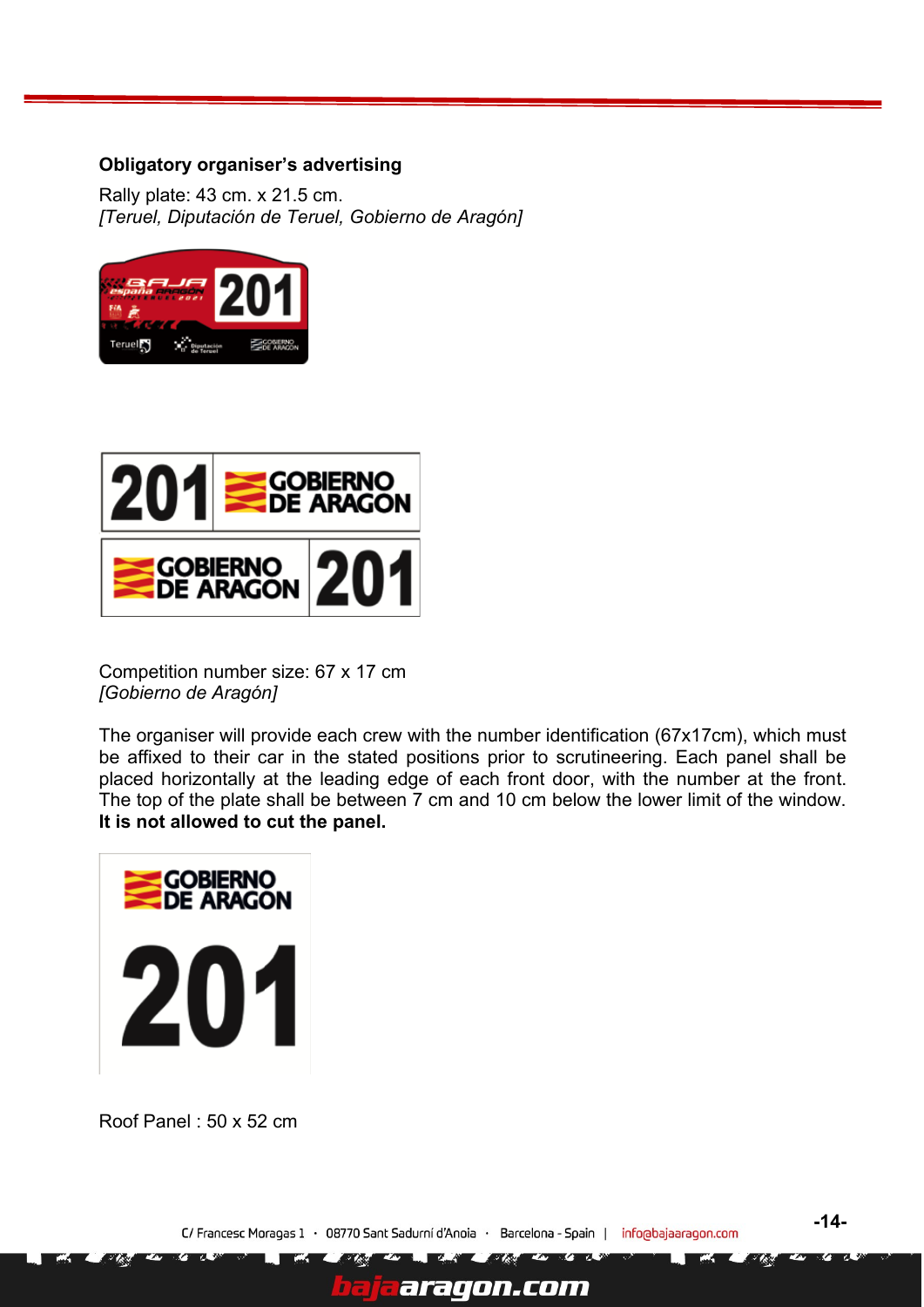#### <span id="page-14-0"></span>**Optional organiser's advertising**

• Additional organiser's advertising: Two panels of 50 cm x 52 cm for the two front door of vehicle with advertising of:

| <b>Terue</b><br>a<br>Diputación<br>de Teruel |
|----------------------------------------------|
| œ<br><b>LOTERÍAS</b>                         |
| BFGoodrich<br>LIN                            |
| <b>Chubb</b><br>Ford                         |
| as I<br>SER                                  |

*name the advertising and the advertiser's field of activity:*

- Teruel Ayuntamiento Institutional advertising
- Diputación de Teruel **Institutional advertising**
- Dinópolis Theme Park
- Consejo Superior de Deportes Institutional advertising
- Loterías con el Deporte National Lottery
- AS Sport's newspaper
- SER Broadcasting Radio
- BF Goodrich / Michelin Tyres
- FORD / TOYOTA Car manufacturer
- CHUBB Parsi Security Company
- YXZ 1000 R CUP YAMAHASSV Manufacturer

# <span id="page-14-1"></span>**5 Service**

#### **Service Areas / Bivouacs**

The Service Park will be a Bivouac as defined by article 2.4 and articles 50, 51 and 52 of 2022 FIA CCR SR.

- **After finish of SS 1** and the arrival of TC 1A (Finish Sector 1, arrival to Bivouac/Service Park) on Saturday, 23th July there is a **timed service of 30 minutes according article 50.2.4** of 2022 FIA CCR SR.
- **After finish of SS 2** and the arrival at TC 2A (Finish Leg 1 Sector 2, arrival to Bivouac/Service Park) there is **no timed service and it is not considered applicable Article 50.2.4** of 2022 FIA CCR SR".
- **After finish of SS 3** and the arrival at TC 3A (Finish Leg 2 Sector 3, arrival to

araqon.com

C/ Francesc Moragas 1 · 08770 Sant Sadurní d'Anoia · Barcelona - Spain | inforabajaaragon.com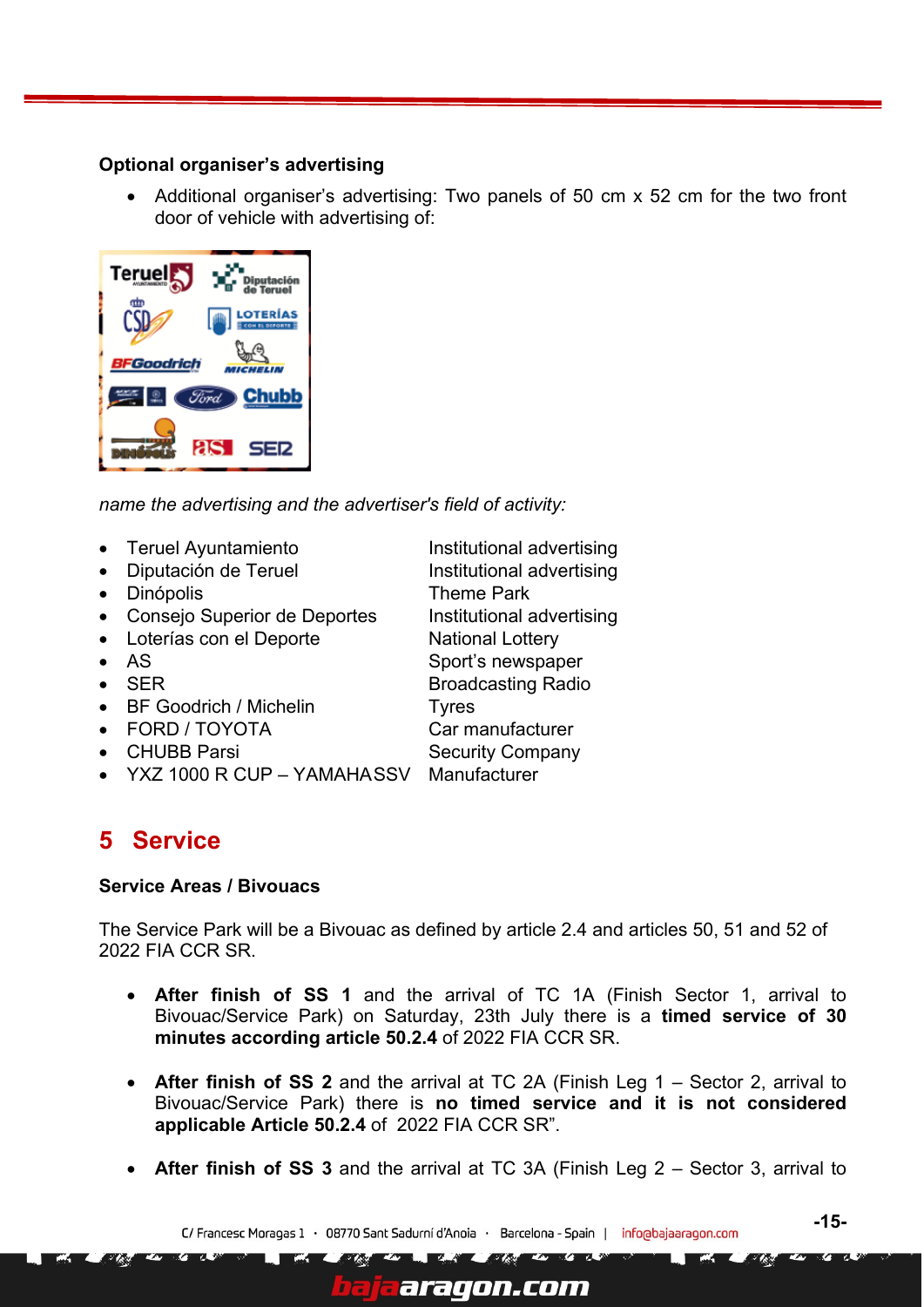Bivouac/Service Park) on Sunday, 24th July there is a **timed service of 10 minutes according article 50.2.4** of 2022 FIA CCR SR.

## <span id="page-15-0"></span>**6 Two-way radio**

According the EU regulations.

# <span id="page-15-1"></span>**7 Tyres**

See Art. 10 of the FIA CCRSR and Art. 10 of Appendix V2 of the FIA CCRSR The number of tyres to be used by FIA T1 Priority drivers is **12.**

## <span id="page-15-2"></span>**8 Import of vehicles and spare parts**

<span id="page-15-3"></span>According EU regulations.

# **9 Hospitality arrangements**

Contact name:

Carlos JIMENEZ

e-mail: [carlos.jimenez@octagon.com](mailto:carlos.jimenez@octagon.com)

# <span id="page-15-4"></span>**10 Hotel / Accommodation reservation**

**1.HOTEL ORIENTE\*\*\* Avda. de Sagunto, 7. [recepcion@hotelorientedeteruel.com](mailto:recepcion@hotelorientedeteruel.com) 2.HOTEL ISABEL DE SEGURA\*\*\* Ronda de Turia, 1 [isabeldesegura@eurocatering.es](mailto:isabeldesegura@eurocatering.es) 3.PARADOR TERUEL\*\*\*\* Ctra de Sagunto-Burgos, km 122,5 [teruel@parador.es](mailto:teruel@parador.es) 4.HOTEL CIVERA\*\*\* Avda. Sagunto, 37 [civera@gargallohotels.es](mailto:civera@gargallohotels.es) 5.HOTEL SPA CIUDAD TERUEL\*\*\*\* Avda. de los Hostales, 1**

C/ Francesc Moragas 1 · 08770 Sant Sadurní d'Anoia · Barcelona - Spain | inforabajaaragon.com

araqon.com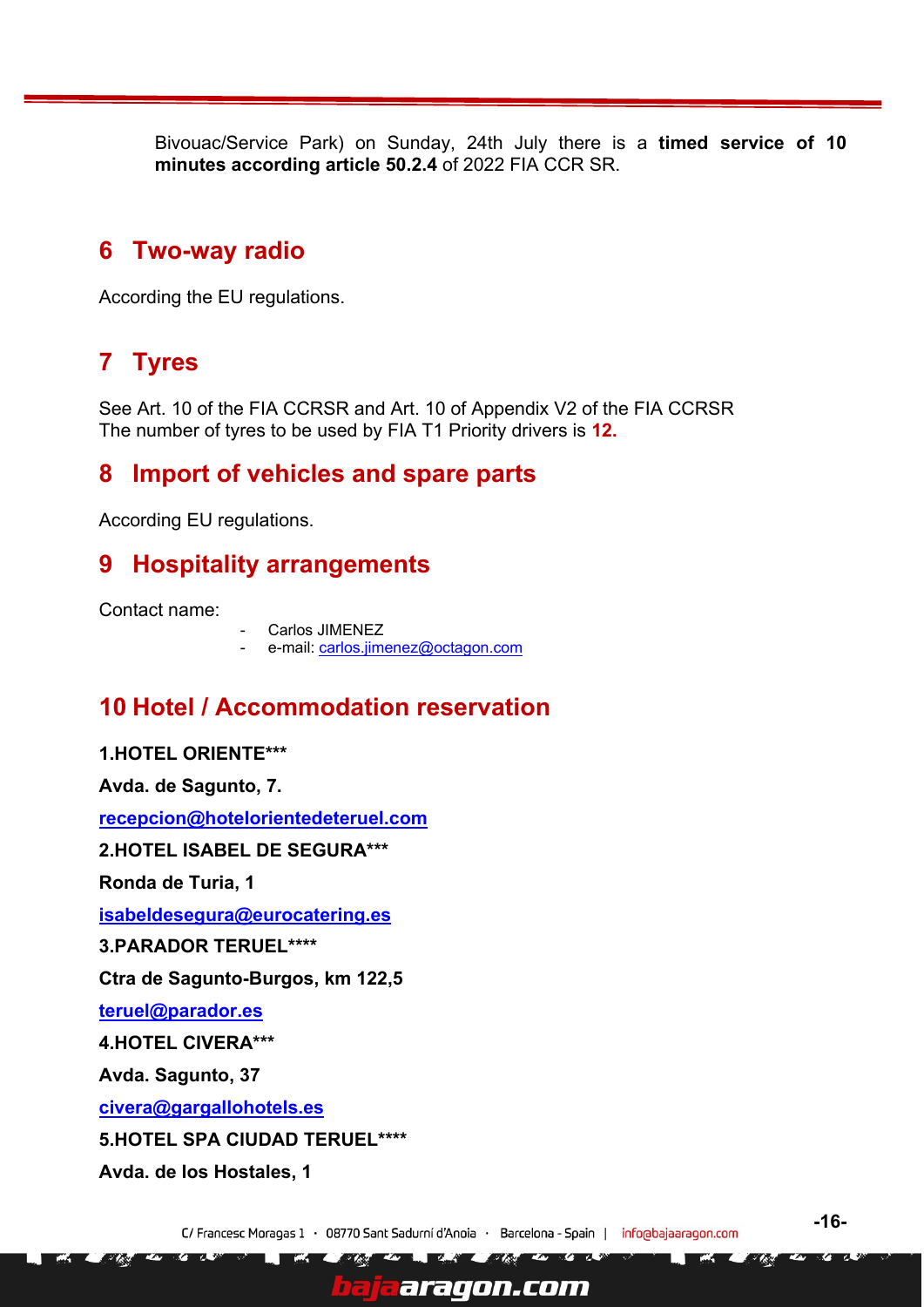**[reservas@spahotel.es](mailto:reservas@spahotel.es)**

**6.HOTEL BOTANICOS\*\*\*\*** 

**Cam. de la Estación, 28**

**[reservas@grandhotelbotanicos.com](mailto:reservas@grandhotelbotanicos.com)**

**7.HOTEL REINA CRISTINA\*\*\*\*** 

**Paseo del Óvalo, 1**

**[reinacristina@gargallohotels.es](mailto:reinacristina@gargallohotels.es)**

**8.- HOTEL TORICO \*\*\***

**Yagüe de Salas, 5**

**[reservas@hoteltoricoplaza.es](mailto:reservas@hoteltoricoplaza.es)**

# <span id="page-16-0"></span>**11 Scrutineering, Sealing and Marking**

See Article 23 and Article 24 of the FIA CCRSR.

#### <span id="page-16-1"></span>**Scrutineering, venue and time**

Cars may be presented at scrutineering by a representative of the team. See programme (SR Art. 3)

*[The detailed schedule will be published by Bulletin]*

#### **Scrutineering, mandatory documents**

- Cars' complete original FIA Homologation Document (if applicable)
- FIA Technical Passport (or ASO Technical Passport)
- SOS / OK board (DIN A3 format) (Art. 48.2.5 of 2022 FIA CCR SR).

The installation of the tracking system and the NAV-GPS will be checked at scrutineering.

#### **Timetable for scrutineering**

See programme (SR Art. 3)

*The exact schedule will be published by means of a Bulletin.*

#### <span id="page-16-2"></span>**Mud flaps**

According Art. 25.3.4 of the FIA CCRSR and Article 283.19 of 2022 Appendix J, mud flaps must always be in place and efficient.

#### <span id="page-16-3"></span>**Drivers' safety equipment**

All items of clothing including helmets and FHR (Front Head Restraint) intended to be used, e.g. HANS devices, must be presented for scrutineering. They shall be checked for compliance with Appendix L, Chapter III.

aragon.com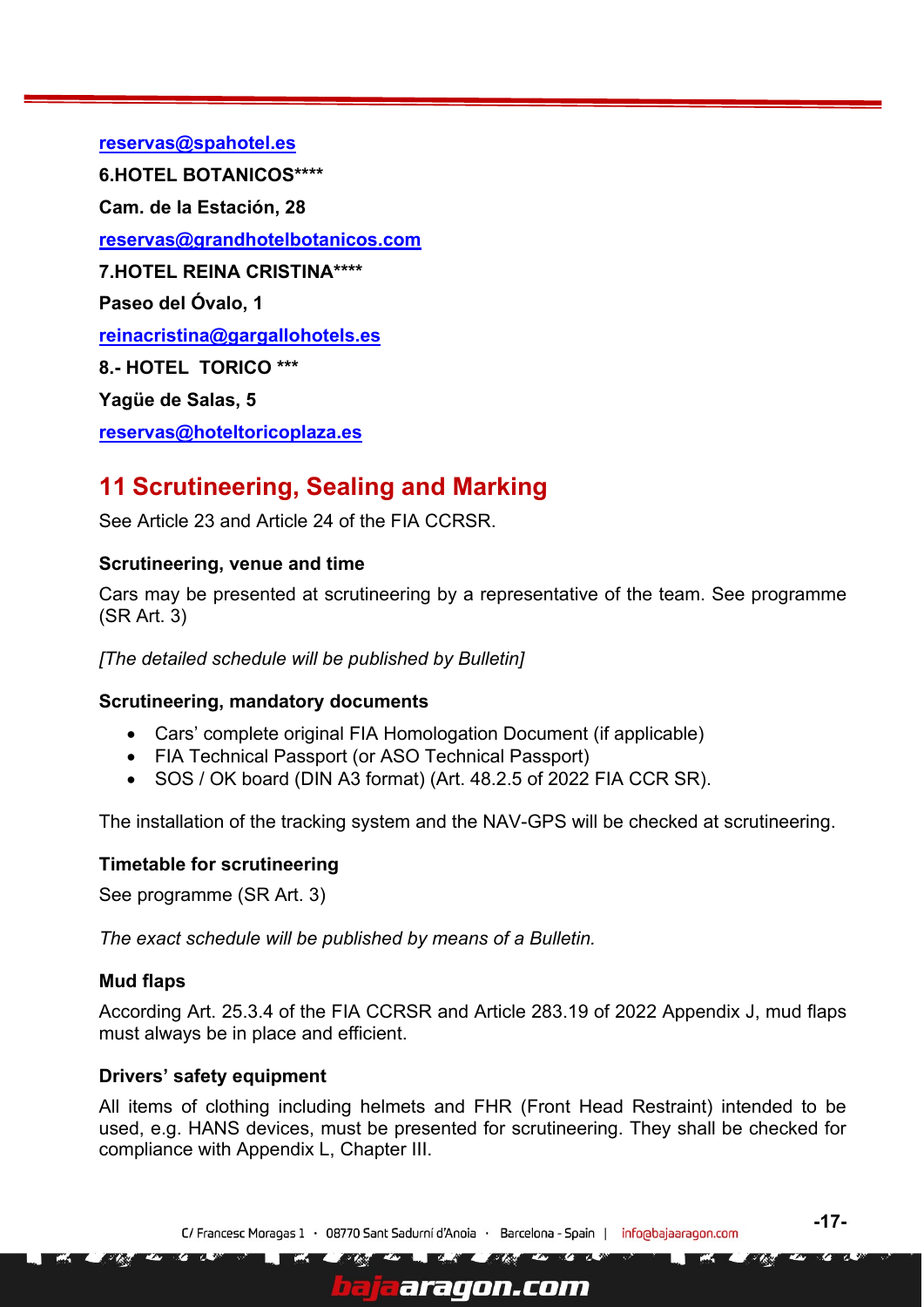The cars must be equipped with the medical kit according FIA CCRSR Appendix III-1 and FIA Technical List n°83 and the survival kit according to FIA CCRSR Appendix III-2.1

57元

aragon.com

**TA** 

**74. S** 

 $\overline{\mathscr{C}}$ 

ī

**TA**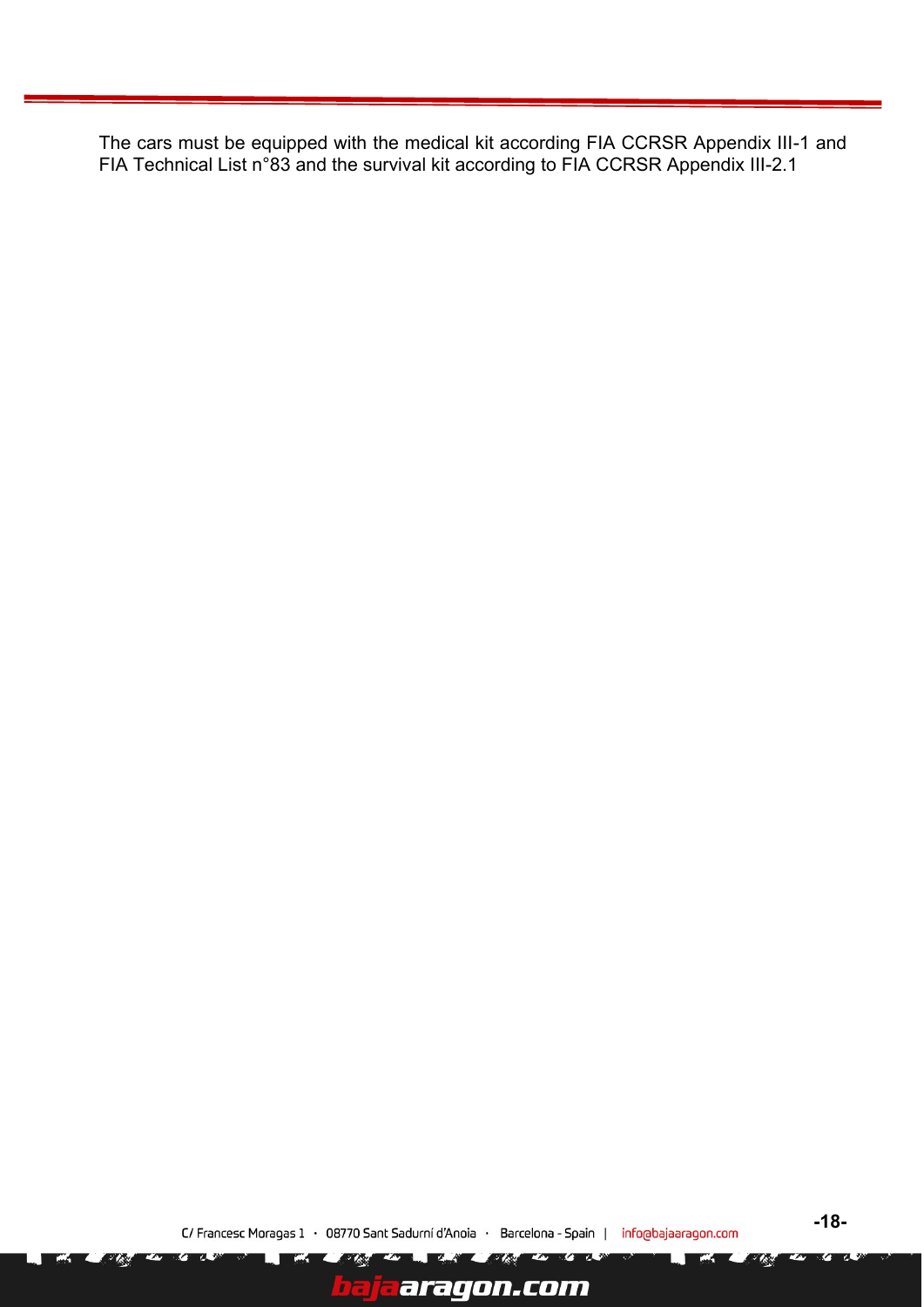#### <span id="page-18-0"></span>**Installation of the Safety Tracking System and Navigation System**

#### **Tracking System**

All vehicles must **only** be fitted with the Safety Tracking System(s) provided by the Organiser. The instruction for the use of the Tracking System is in the Appendix 5 of these Supplementary Regulations.

Safety Tracking System materials to be collected on administrative and technical checking at Rally HQ according program of article 3.

Returning will be at the entrance of Parc Ferme on Sunday, 24<sup>th</sup> July or at Rally HQ Secretary in case of retirement.

#### <span id="page-18-1"></span>**Electronic Control of Itinerary**

According with article 14.2 of 2022 FIA CCR SR, the observance of the road book and the road direction diagrams will be electronically controlled and these information are contained in the memory of the GPS provided by the organiser according article 48.2 of 2022 FIA CCR SR.

The passage of the vehicle through each road direction diagram is registered by the GPS and it will be shown in the screen the number associated to this diagram in the road book.

According article 14.2.1 of 2022 FIA CCR SR, competitors must pass through all road direction diagrams in chronological order and cannot drive back to get a previously missed diagram.

At the end of each Leg, the GPS may be inspected to control the validation of the road book diagrams.

In the event of an infringement, the competitor will be reported to the Stewards by the Clerk of the Course, and the penalties should be as follows:

- 1st. Infraction: For each diagram missed **1 minute**
- 2nd. Infraction: For each diagram missed **2 minutes**



- Further infringements will be reported to the Stewards who may impose a penalty up to disqualification.

## <span id="page-18-2"></span>**12 Electronic start procedure at the start of a Selective Section**

On the special stages the start will be given by an electronic system of count down. The countdown will be discounted second by second and will be clearly visible by the crew from the starting position.

A photocell placed 50 cm in front of the starting line will be used to detect jump starts.

C/ Francesc Moragas 1 · 08770 Sant Sadurní d'Anoia · Barcelona - Spain | inforabajaaragon.com

aragon.com

 $\sqrt{2}$ 

**-19-**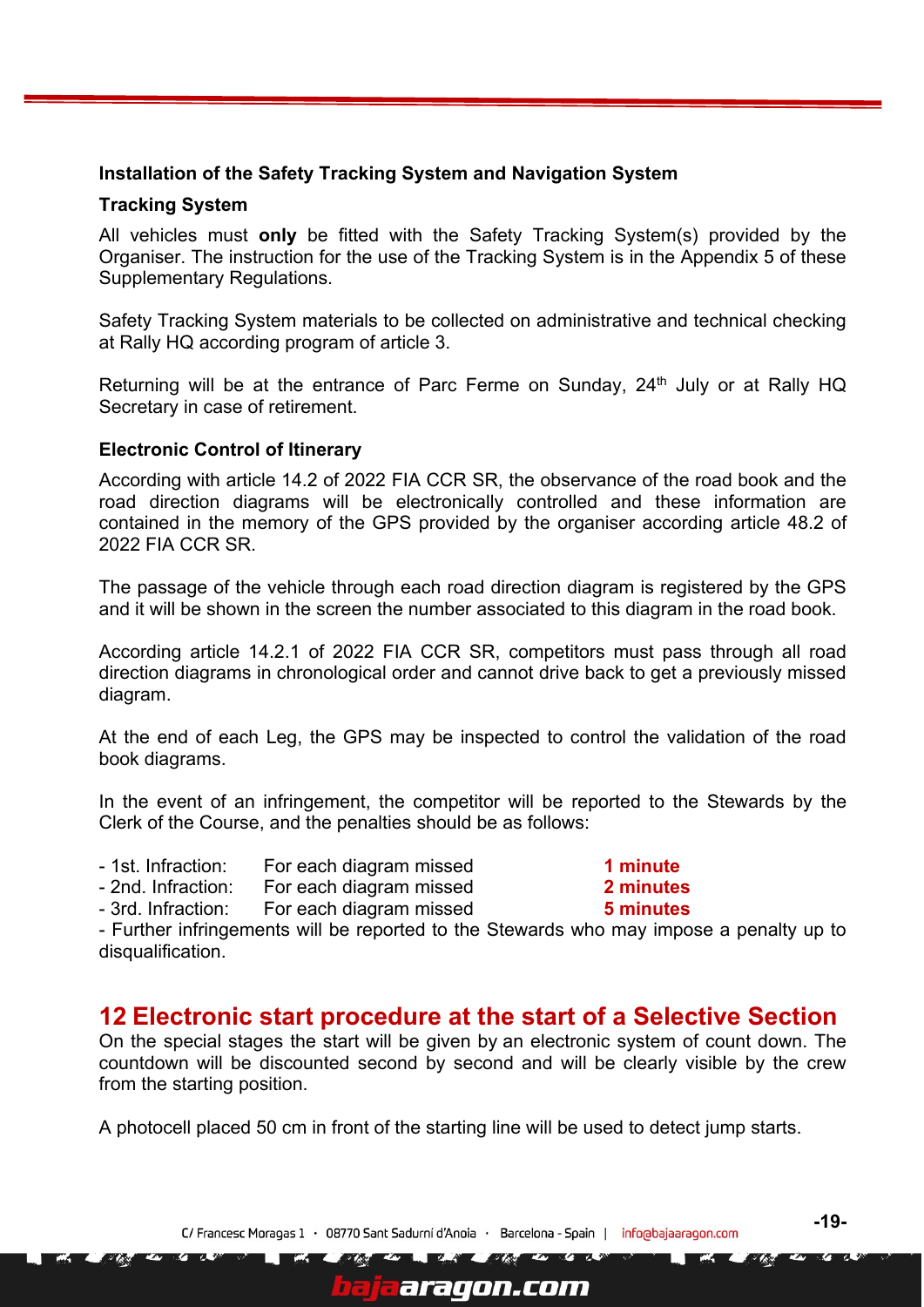Should the electronic start system fail the start will be given as specified in art. 42.3 of 2022 FIA CCR Sporting Regulations.

# <span id="page-19-0"></span>**13 Finish procedures**

#### **Podium TV Ceremony**

At the end of the Rally, immediately after the final Time Control, there will be a Podium TV Ceremony where the first 3 classified crews must participate, and it will take place at a specific site specified in the time program.

When the Podium TV Ceremony finish, the crews will be carried to the Press Room for the Final Rallye Press Conference.

The winning car's can be driven to Parc Fermé by a team representative.

# <span id="page-19-1"></span>**14 Public Relations activities**

Contact name:

- Carlos JIMENEZ
- e-mail: [carlos.jimenez@octagon.com](mailto:carlos.jimenez@octagon.com)

## <span id="page-19-2"></span>**15 Prizes**

#### **2022 FIA Word Cup Cross-Country Bajas**

GENERAL SCRATCH

- $1<sup>st</sup>$ Classified - Trophy driver and co-driver
- $1$  st Team Classified - Trophy
- $2<sub>nd</sub>$ Classified - Trophy driver and co-driver
- $3<sup>rd</sup>$ Classified - Trophy driver and co-driver

#### **2022 FIA Word Cup for T 3 Cross-Country Bajas**

1  $st$ Classified - Trophy driver and co-driver

#### **2022 FIA World Cup for T 4 Cross-Country Bajas**

 $1$  st Classified - Trophy driver and co-driver

#### **2022 FIA World Cup for T 4 Teams Cross-Country Bajas**

 $1$  st Team Classified – Trophy

#### **SPANISH CROSS-COUNTRY CHAMPIONSHIP**

GENERAL SCRATCH RALLYE

- $1$  st Classified - Trophy driver and co-driver
- $2<sub>nd</sub>$ Classified - Trophy driver and co-driver
- $3<sup>rd</sup>$ Classified - Trophy driver and co-driver

araqon.com